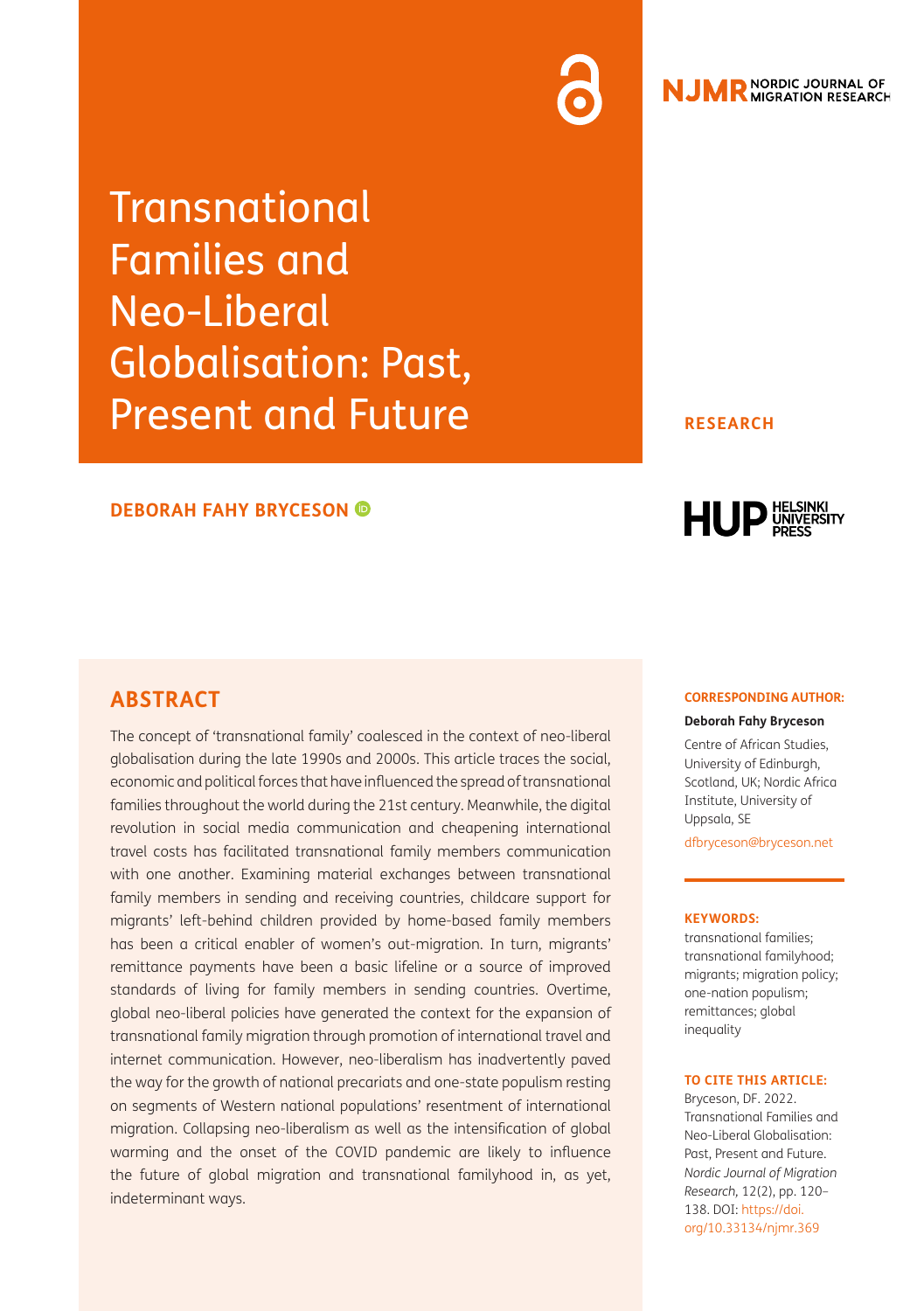#### **INTRODUCTION**

The enforced migration of millions of Africans to the Americas as slaves in the 17-19<sup>th</sup> centuries, voluntary or indentured mass migration of Europeans to the Americas and similarly South Asian migration to Africa during the latter half of the 19<sup>th</sup> century into the early 20<sup>th</sup> century, is demographically imprinted on world history. The migrants left their natal countries and formed families in destination countries. They were physically distanced from their source countries, and were unable to maintain close contact with the family members that they left behind.

By contrast, remarkable technological advance in electronic communications and air travel has facilitated global migration over the last two decades. Consequently, millions of international migrants can now remain in close social contact with family members, despite the physical distance separating them. Material conditions have been conducive for the formation and geographical spread throughout the world of transnational families of seemingly endless diversity.

The term 'transnational family' surfaced at the turn of the 21<sup>st</sup> century defined as 'families that live some or most of the time separated from each other, yet hold together and create something that can be seen as a feeling of collective welfare and unity, namely "familyhood," even across national borders' ([Bryceson & Vuorela](#page-15-0)  [2002](#page-15-0): 1). 1 Transnational familyhood is a culturally creative and socially interactive way of life, involving family network support for select family members to migrate across international borders in the hopes of gaining better living conditions and an economically upward mobile trajectory or the safety of a politically stable country.

A transnational family's internal dynamic and growth trajectory evolves as familial relationships based on blood ties and, in some cases, affective associational ties of physically proximate adopted kin relations. Relational ties solidify through interactive mutual exchange and support during the family's generational life cycle in transnational space. Migration and marriage shape transnational family membership and inter-relationships. Migration encompasses people moving for an array of reasons notably: to secure employment, to escape war and political oppression, as well as for 'follow-up' family reunification of a spouse, offspring, parents or an arranged marriage partner from abroad etc. The cross-border mobility may be state-sanctioned or undocumented.

This article traces the historical evolution of the transnational family, drawing attention to the changing material context and influence of neo-liberalism (Section 2). Beginning with the processes of transnational family formation and perpetuation, Section 3 illustrates examples of the proliferating literature on transnational remittances and care circulation. The two sections that follow examine transnational families' changing context as many neo-liberal state agendas have given way to onenation populism, as the world becomes more globally inter-dependent and risk-prone with threats of global warming and COVID-19. The conclusion summarizes trends, interrogates the nature of cosmopolitanism and poses questions and possibilities for the future of the transnational family and nation-states in an era of contested globalisation.

Bryceson **121** *Nordic Journal of Migration Research* DOI: [10.33134/njmr.369](https://doi.org/10.33134/njmr.369)

<sup>1</sup> This article is dedicated to the memory of Ulla Vuorela, who died in 2011. Her analytical contributions to on-going anthropology, gender and transnational family studies are sorely missed.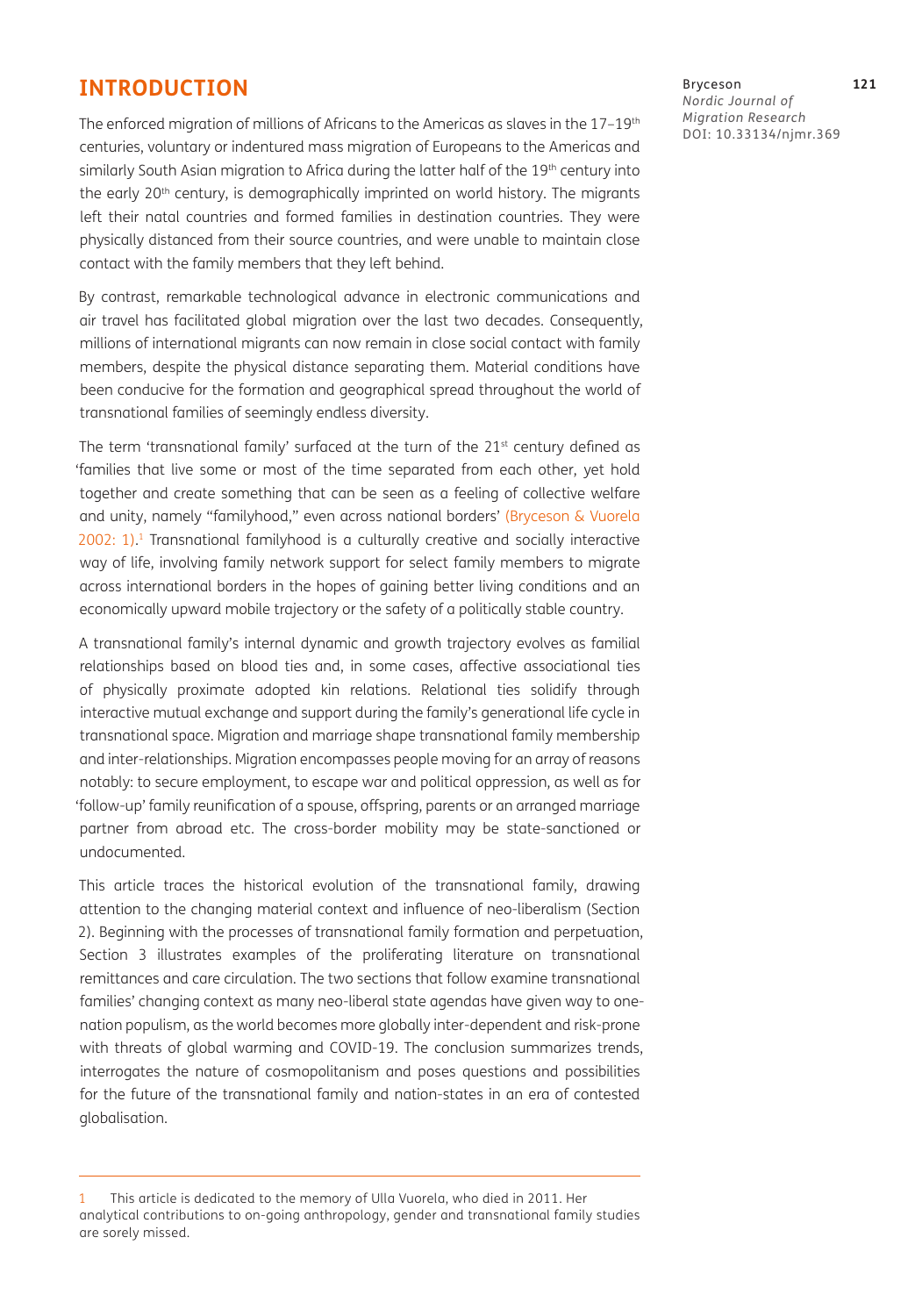### **TRANSITION FROM MIGRANT TO TRANSNATIONAL FAMILIES IN THE CONTEXT OF NEO-LIBERAL GLOBALISATION**

The foundations of neo-liberal globalisation crystallised after the destabilising effect of the 1970s international oil price rise and the subsequent 1980s 'free market' policies of Reaganism and Thatcherism. As the economies of the oil-producing Middle East surged, large swathes of the world scrambled to adjust to a new geo-political map. Europe and North America had to economize, whereas agrarian Africa, Latin America and Asia, with over 50% of the global population at the time, contended with a more competitive world trade regime [\(SAPRIN 2004\)](#page-17-0). Many poor low-populationdensity countries crippled by high petrol costs, lost their comparative advantage in agricultural exports and plunged into heavy debt. International Monetary Fund and World Bank debt relief imposed 'structural adjustment' conditionality with drastic cutbacks on developing country government spending during the 1980s. Thereafter trade liberalisation policies of the 1990s accelerated the speed and rising volumes of capital and commodity flows primarily between industrialised countries in the global market. Interestingly, the World Bank assumed international labour flows would remain stable.

International migration of people in search of work is the laggard in this [globalization] story. Annual migratory flows from developing countries (total inflows and outflows) are no greater now, relative to population size, than in the early 1970s, at about one emigrant per thousand inhabitants' [...] Most migrants still stay within their regions. (World Bank 1995: 53)

Basch, Glick Schiller and Szanton ([1994](#page-15-1)) argued the opposite in their book *Nations Unbound*, pointing to the existence of increasingly deterritorialised citizens of nationstates.

Meanwhile, international migration was taking on distinctively new patterns. Neoliberalism encouraged the free flow of commodities, capital and labour globally as well as the expansion of occupational professionalism, specialisation and expertise of multi-transnational families. Bi-transnationalism, which had fluctuated in its incidence during the late 19<sup>th</sup> and 20<sup>th</sup> centuries, markedly expanded, fuelled by rural deagrarianisation in many parts of the developing world, which was generating surplus labour supply that failed to be absorbed by urban industrialisation. The UK, France and the US, initiated recruitment programmes for migrant West Indian, North African and Mexican labour during the 1950s and 1960s to offset post–World War II labour shortages [\(Bryceson 2019;](#page-15-2) [Goulbourne et al. 2010](#page-16-0)).

Migrant recruitment frequently involved occupational stereotyping of incoming ethnic groups who were expected to return to their home countries. Generally, return migration was over-estimated. Instead, family reunion migration contributed to the growth of ethnic migrant communities in the destination country. Often these communities had female fertility and population growth rates above the national average. In addition to institutional bias against foreigners, large family size placed strain on migrant children's educational and social advance.<sup>2</sup>

Bryceson **122** *Nordic Journal of Migration Research* DOI: [10.33134/njmr.369](https://doi.org/10.33134/njmr.369)

<sup>2</sup> Patriarchal endogamous migrant families tended to evidence traditional high-fertility norms related to arranged marriages with wives arriving from their ancestral homeland [\(Shaw 2014](#page-17-1)).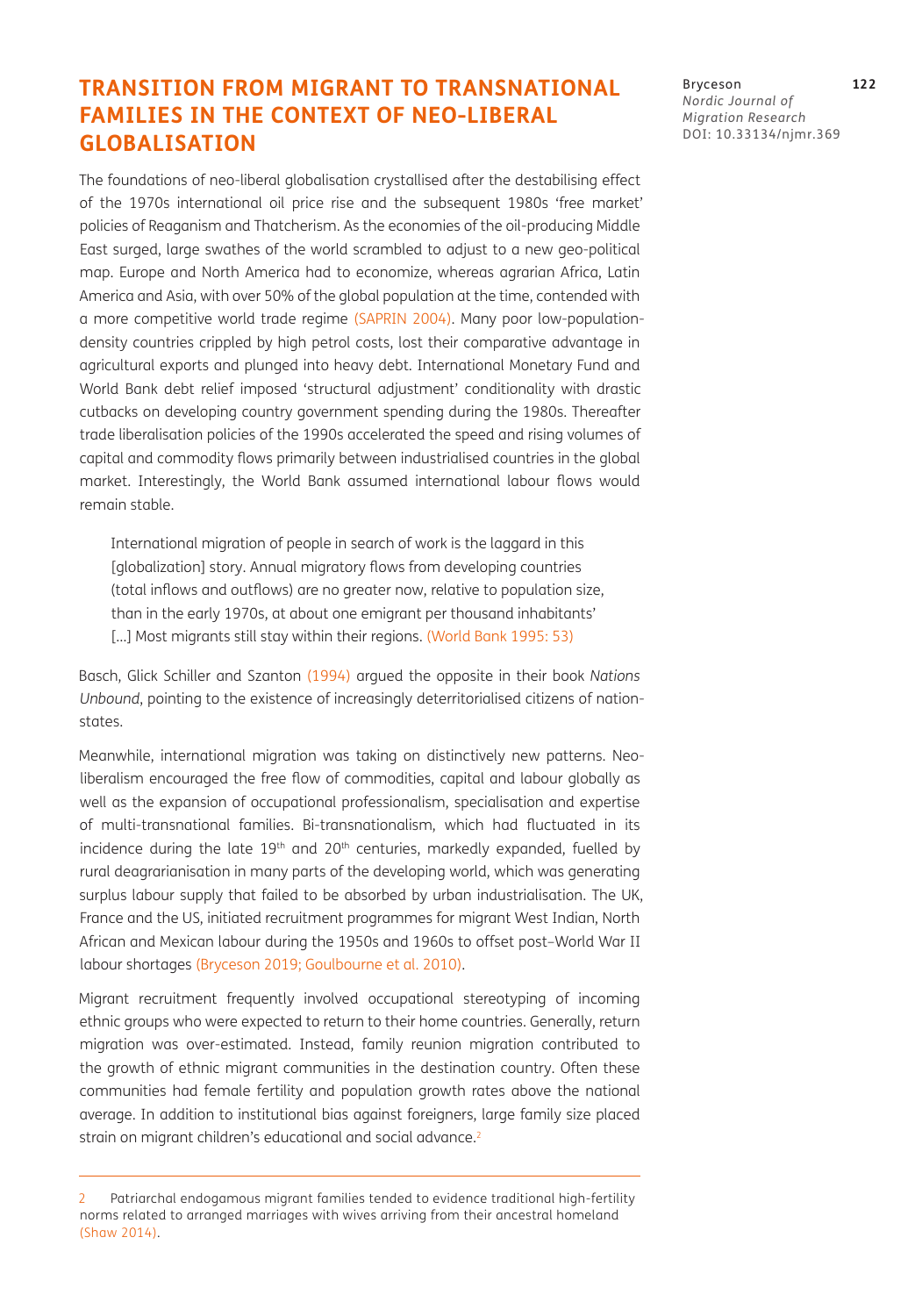During the 19<sup>th</sup> century, family members in source countries had bid farewell to their migrant family members, rarely expecting to see each other ever again given the cost of long-distance transport, often involving trans-oceanic journeys [\(Moberg](#page-16-1)  [1951,](#page-16-1) [1959](#page-16-2)). Erratic delivery of postal correspondence formed the main means of keeping in contact (Bryceson 2002). During the 20<sup>th</sup> century, modes of long-distance transport improved but remained expensive. Face-to-face reunions between source and destination family members were exceptional or at best infrequent. Circular and permanent migration were often entwined in chain migration. A migrant was likely to follow preceding family members, neighbours or friends to the same destination, resulting in the import of language and culture from their country of origin, exemplified by the circular Mexican migration of *bracero* labourers into seasonal horticultural production across the US border in California ([Massey & Pren 2012](#page-16-3)).

Despite not having regular interactional contact with their natal families beyond written correspondence, migrants tended to retain a strong identity with their homeland and native language, forming cohesive settlements in which their home culture and language dominated daily interaction. By contrast, transnational families of the present are able to use multiple communication channels: mobile phone calls, text messages, Skype and What'sApp, etc. for transferring practical information and emotional support to their family members living abroad be it in the home country or more widely, which imparts a shared sense of family in substance and immediacy in the absence of direct physical contact (Vertovec 2004). The next section reviews 21stcentury trends in transnational families' cross-border exchange relationships.

## **SOCIAL PROCESSES OF TRANSNATIONAL FAMILYHOOD**

Prompted by their new environment and remote material and emotional support from natal family blood ties, migrants engage in social 'relativising', defined as active pursuit or passive neglect of intra-familial transnational ties. Sharing feelings of mutual attachment and obligation, family members are subject to conscious rationalisation of emotional and material attachments. Shared social responsibilities are continually weighted against the individual needs and the physical practicalities of transnational families' temporal and spatial logistics. Being neither simply blood ties nor fixed entities, transnational families are highly adaptable [\(Bryceson & Vuorela](#page-15-0) [2002](#page-15-0): 19). The evolving nature of intra- and inter-familial relations is part of cultural experimentation in which fixed family cultural norms of their countries of origin, on one hand, and the national customs and laws of their adopted countries of residence, on the other, are fabricated into hybrid family forms.

Mobile phones and the Internet have massively heightened people's awareness of national differences in wealth, spurring new migration patterns in recent years: first, migrants from proliferating source locations embark on migration treks of increasingly greater distances. Second, increasingly larger numbers migrate speculatively without employers' or governments' assurance or support for acquiring gainful livelihoods at their destinations.<sup>3</sup> Third, rising numbers of migrants have become entangled

Bryceson **123** *Nordic Journal of Migration Research* DOI: [10.33134/njmr.369](https://doi.org/10.33134/njmr.369)

While most 19<sup>th</sup>-century migrants did not have guaranteed jobs at their destination in the Americas, they tended to be farmers who migrated from land-scarce to land-surplus countries where they gained access to arable land in excess to what they had farmed in their home countries. In the US, the Homestead Act dispensed free land to settlers on the condition that the settler farmed the land for a minimum of five years.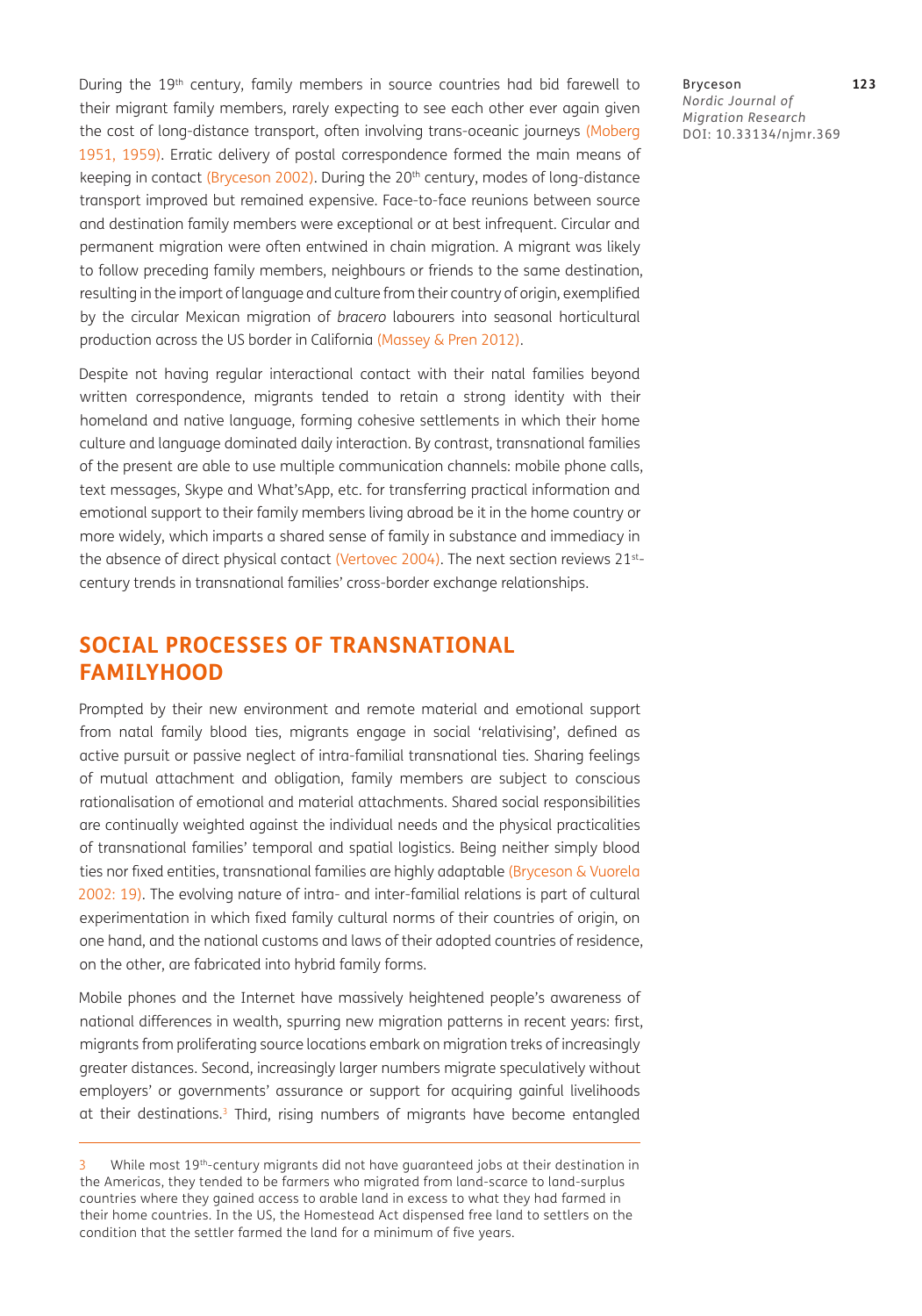with criminal gangs of brokers who illegally smuggle them across national borders, charging large sums of money while exposing them to exceptionally high levels of personal risk ([Andersson 2014](#page-14-0); Näre 2020). Fourth, Europe, historically a sending rather than migrant-receiving continent, has joined North America in becoming a destination of mass migration.

Although the direction of mass migration is almost invariably from relatively poor to more economically affluent or politically stable countries, mobility and settlement patterns differ by country and continent. In Southeast Asian source countries, migrants move towards affluent Asian countries such as Singapore and Japan or the Middle East. Their migration tends to be based on pre-arranged contracts that foster circular migration patterns rather than long-term settlement in the destination countries. By contrast, along the most traversed migration routes from lowerincome Latin American and African source countries to North American or European destinations, migration is now more open-ended and speculative, with a view to gaining permanent settlement in the destination country.<sup>4</sup>

Since the large European migration surge of 2015, prompted by the Syrian, Afghan and Iraqi refugee crises and reinforced by labour migrant streams from Eastern Europe, Latin America, Asia and Africa, cross-border migration has become a major politically polarising issue for destination nation-states. The spread of international trade liberalisation benefited many while disadvantaging many more. The consequent disparities of global wealth pulled many towards migration to affluent countries in post-industrial Europe and North America, industrialising Asian countries and the oilrich Middle East, whereas others were pushed by political strife or growing climate distress in their home countries. The migrants hailed primarily from deagrarianising countries in Africa, Asia and Latin America, where their comparative advantage in world trade had deteriorated and employment opportunities were thin. The UN estimates of global 'migrant stock by age and sex' that measure non-nationals residing in countries abroad rose 57% from 173.5 million in 2000 to 271.6 million in 2019 before the spread of the COVID virus caused a significant drop in new migratory mobilities (UN-DESA 2019). This geographical shift of productive labour entailed profound welfare changes for migrant families, ranging from exacerbating poverty, to poverty-alleviation, to wealth creation.

#### **REMITTANCES: INTRA-FAMILIAL MONEY AND IN KIND EXCHANGE**

Remittances, sent by migrants once they have settled and secured livelihoods in the destination countries, constitute the major conduit for maintaining transnational family cohesion. In the remittance literature, economists [\(Agarwal & Horowitz 2002;](#page-14-1) [Lucas & Stark 1985\)](#page-16-4) were the first to draw attention to the quantitative growth of remittances on household welfare in sending countries. Anthropologists followed with fine-grain qualitative studies (summarised in [Cohen 2011\)](#page-15-3), which have documented the *modus operandi* of remittances in different settings with varied structures of intra-familial obligations, beneficiary patterns and rationales for remittance-sending between family members ([Gutierrez 2018;](#page-16-5) [Singh 2019](#page-17-2)). Remittance flows to low- and middle-income countries continued to increase reaching a record-breaking \$534bn

Bryceson **124** *Nordic Journal of Migration Research* DOI: [10.33134/njmr.369](https://doi.org/10.33134/njmr.369)

<sup>4</sup> One notable exception is the circular migration of East Europeans to Western European countries given unimpeded border crossing rights for all nationals of the EU member states.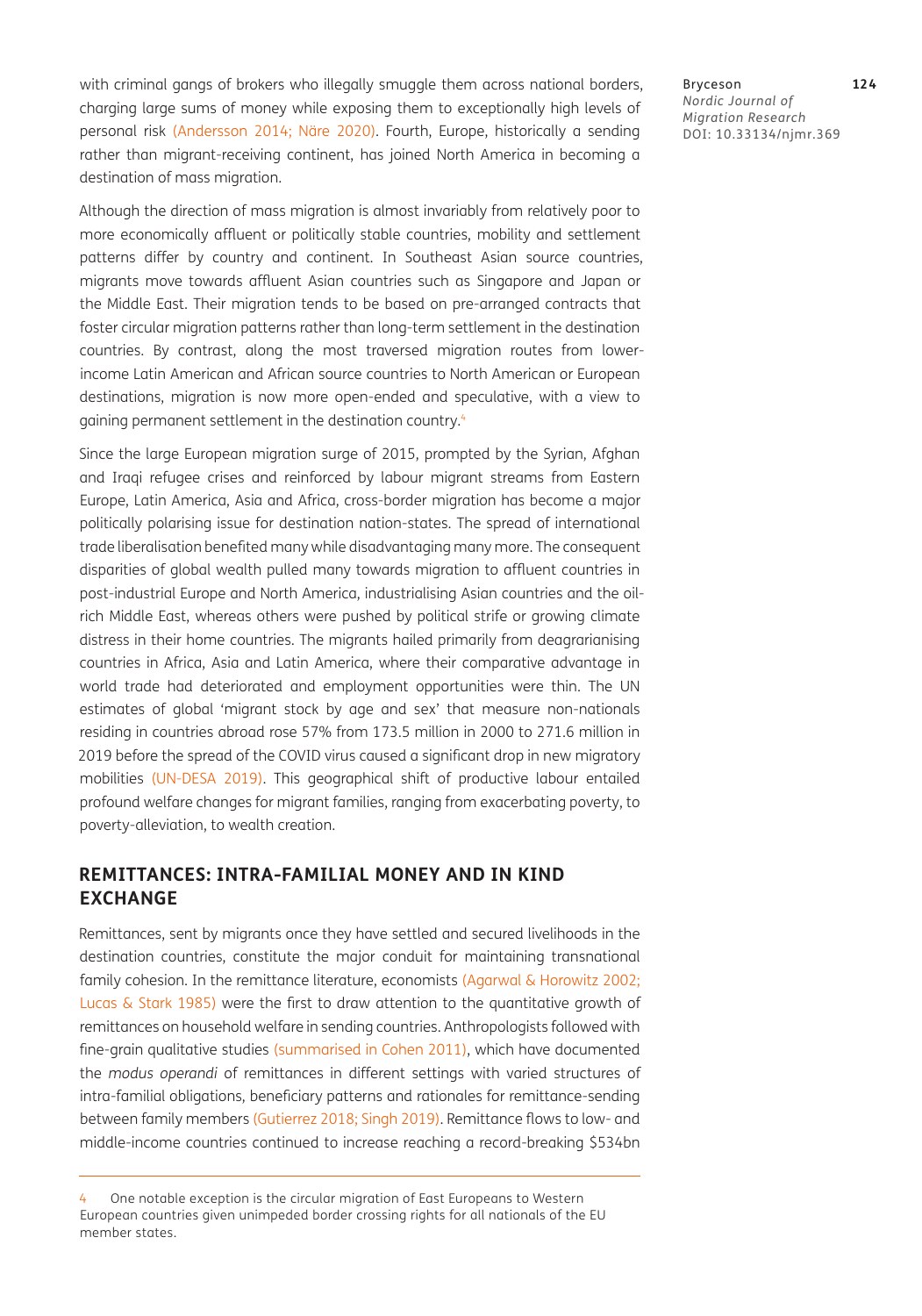in 2019, over three times greater than the global flow of foreign aid (\$166 bn) (World Bank 2020), testifying to the pro-active agency of millions of people crossing borders to improve their living standards, relative to a shrinking level of western donor aid.

Remittances flow back or forth between source and destination countries, depending on the changing financial circumstances of senders and receivers. Many, if not most migrants, lean heavily on family financial support to fund their travel abroad. At first, remittances are a form of payback, reassuring the family back home that the migrant is committed to sharing his or her earnings for family needs. In cases of undocumented often speculative migration, the natal family is held accountable for paying off the migrant's debt to people smugglers, especially for the long, hazardous, expensive journeys from China, Southeast Asia and the Middle East to Europe or from Central America to North America. In these cases, Bloch, Sigona and Zetter ([2014](#page-15-4)) found Chinese migrants had a strong sense of obligation to use their earnings to repay the debt they have incurred. By contrast, East European and Brazilian migrants, in the same study aimed to accumulate money to invest in education or land purchase to advance their own life prospects back in their home country, anticipating that their undocumented status would put them in danger of being deported. Ability to pay-off family debt and the amount and regularity of remittances sent home is contingent on migrants' financial earning power. Unskilled migrants, who do not know the language of the destination country nor have useful contacts for finding employment, are usually destined to lead an undercover, hand-to-mouth existence that hinders payback to their families.

Those who succeed in sending the bulk of their earnings home, usually do so at great cost to their day-to-day welfare. The remittance expectations of back-home families weigh especially heavy on African migrants ([Belloni 2020](#page-15-5); [Bloch, Sigona & Zetter](#page-15-4) [2014](#page-15-4)). Clough ([2018](#page-15-6)) encountered African migrants in Malta who had daily mobile phone contact with their families at home, which exerted tremendous moral pressure to send remittances to meet their family needs in their home country, while the migrants themselves had insufficient earnings to cover their own basic needs. Many migrants make harrowing journeys across the Sahara desert and the Mediterranean in small boats to Europe only to be deported. Personal histories of African migrants attempting to reach Europe via the North African Spanish enclave of Ceuta commonly revealed that failure did not deter them from repeatedly trying again ([Andersson](#page-14-0)  [2014](#page-14-0)).

In some African countries, rites of passage dating back to historical colonial practices of circular labour migration and family remittances persist as a moral imperative for migrants to send financial remittances to assist their families coming from: economies wracked with war (Syria, Democratic Republic of Congo and Somalia); areas where subsistence agricultural output could not cover families' material needs; and increasingly climate-altered Sahelian farming systems (Senegal, Mali and Eritrea) [\(De Haan, Brock & Coulibaly 2002;](#page-15-7) [Piguet, Pecoud & de Guchtener 2011;](#page-17-3) Selby et al. 2017).

Formerly, mass employment opportunities were primarily available in low-paid seasonal agricultural labour or unskilled industrial factory work, with a hiring bias towards men. However, automation in agriculture, industry and mining worldwide has made serious incursions on men's work. Increasingly service sector work, tailored to personal needs and face-to-face delivery has come to the fore as the major source of employment in affluent western and industrialising societies where households now tend to be composed of wives as well as husbands working outside the home, Bryceson **125** *Nordic Journal of Migration Research* DOI: [10.33134/njmr.369](https://doi.org/10.33134/njmr.369)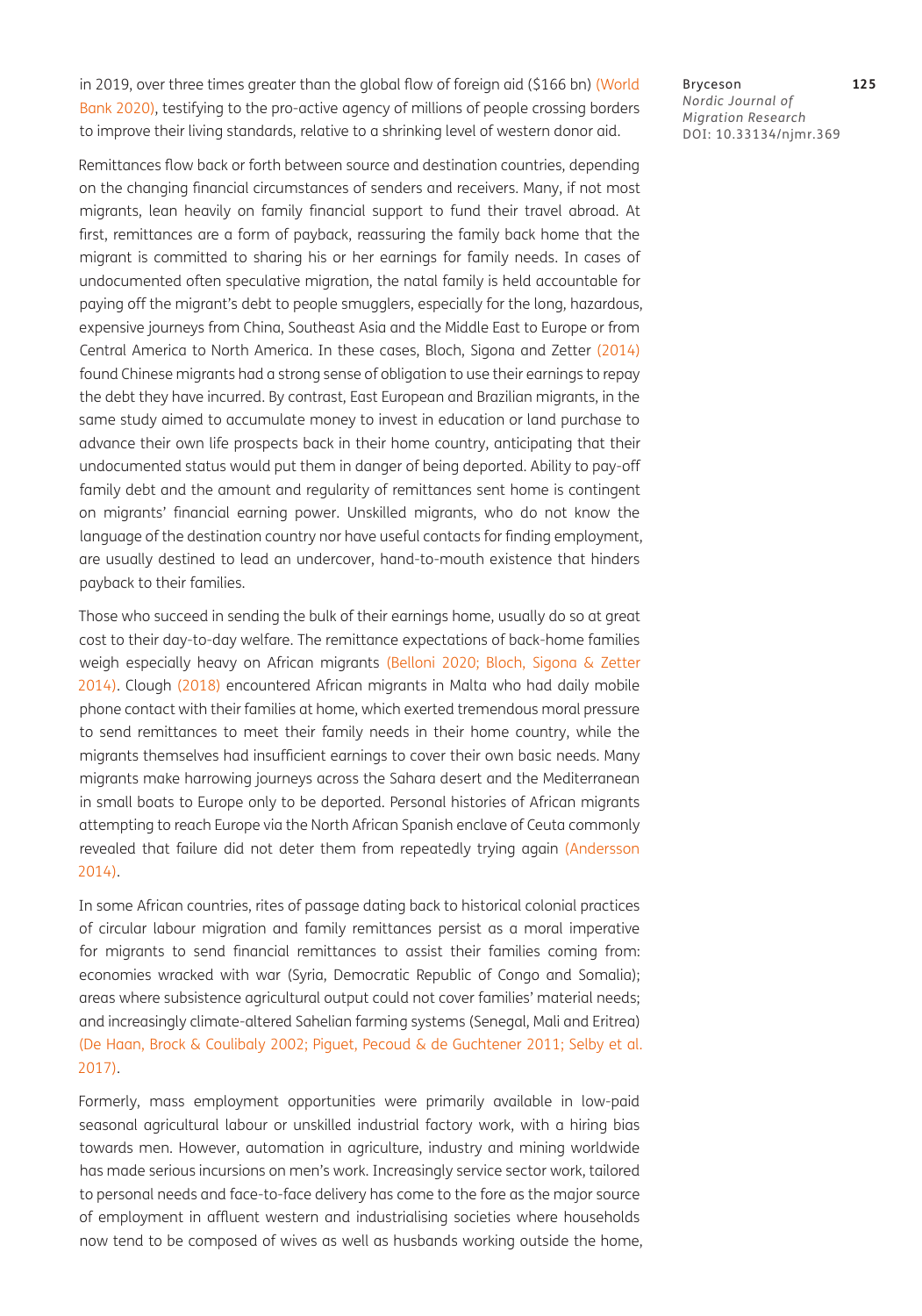creating widespread demand for women's domestic service.<sup>5</sup> Thus, both men and women are migrating to earn money for their families [\(Ehrenreich & Hochschild 2003;](#page-16-6) Parreñas 2015; Sørenson & Vammen 2014). Single and married women migrate from poor to affluent countries in large numbers to act as domestic servants. Men are likely to be earning more than women in higher-paid work, nonetheless it is often observed that women tend to send more money home than men and their payments are more regularised [\(Abrego 2009](#page-14-2); [Nurick & Hak 2019;](#page-17-4) Sørenson 2005).

Bryceson **126** *Nordic Journal of Migration Research* DOI: [10.33134/njmr.369](https://doi.org/10.33134/njmr.369)

#### **FAMILY CARE CIRCULATION**

Baldassar and Merla's ([2014:](#page-15-8) 25) concept of 'care circulation' refers to reciprocal, asymmetric and multi-directional exchange of care that spans the course of family life. Ariza [\(2014\)](#page-14-3) uses the concept of the family life cycle to analyse differences in care patterns between source and destination countries. Remittance payments and care circulation are most pronounced on the part of first and second-generation migrants. Once migrants reach grandparenthood, they taper their assistance. Kilkey and Merla (2014) coined the term 'family care regimes' contrasting their informal nature with formal 'state welfare regimes', stressing how vital the former are to the welfare of family members in the source country.

A family's life cycle is composed of phases of physical and social reproduction of a conjugal couple beginning with marriage and cohabitation, followed by the birth of children, childrearing, generational fission and death, thereafter continuing with younger generations' progression through the cycle ([Bryceson 2019](#page-15-2): 5). Migrant family members in the destination country are on call to provide emotional support, financial and material transfers, childcare and distress assistance, for the vulnerable, notably children, the elderly and the infirm. Twenty-first-century transport and communication improvements make their intra-familial generational exchange encounters physically possible.

Care issues and dilemmas abound for families left behind and for migrants in destination countries contending with emotional and physical separation from their children and spouse, keeping up with regular material support for them, as well as extended family requests and the specific needs of elderly and sick family members. It is usually not feasible for migrants to field all requests and responsibilities. Transnational family exchange and care relationships are established, maintained or curtailed in the selective process of 'relativising', whereby one's cherished family members are those who succeed in negotiating an exchange of mutual benefit embedded in acceptable levels of dependence and inter-dependence [\(Bryceson 2019:](#page-15-2) 11).

DeWaard, Nobles and Donato ([2018](#page-16-7)) estimates 'parental absence via migration' is high in several Latin American countries with evidence of diverse rates of prevalence ranging from 7% in Peru, 16% in Mexico, El Salvador, Nicaragua, to 21% in Puerto Rico. The knock-on effect of rising female labour migration from Latin America and Asia for domestic and childcare work in affluent destination countries is that women migrants usually leave their children behind in the care of their husbands or *in situ*  grandmothers or aunts. Not all family care exchanges are necessarily based on close biological ties. Sometimes, close friends or neighbours are 'relativised' to become 'aunties' in care gap situations.

Also migrant men work in domestic service, albeit infrequently relative to women (Näre 2010; Sarti & Scrinzi 2010).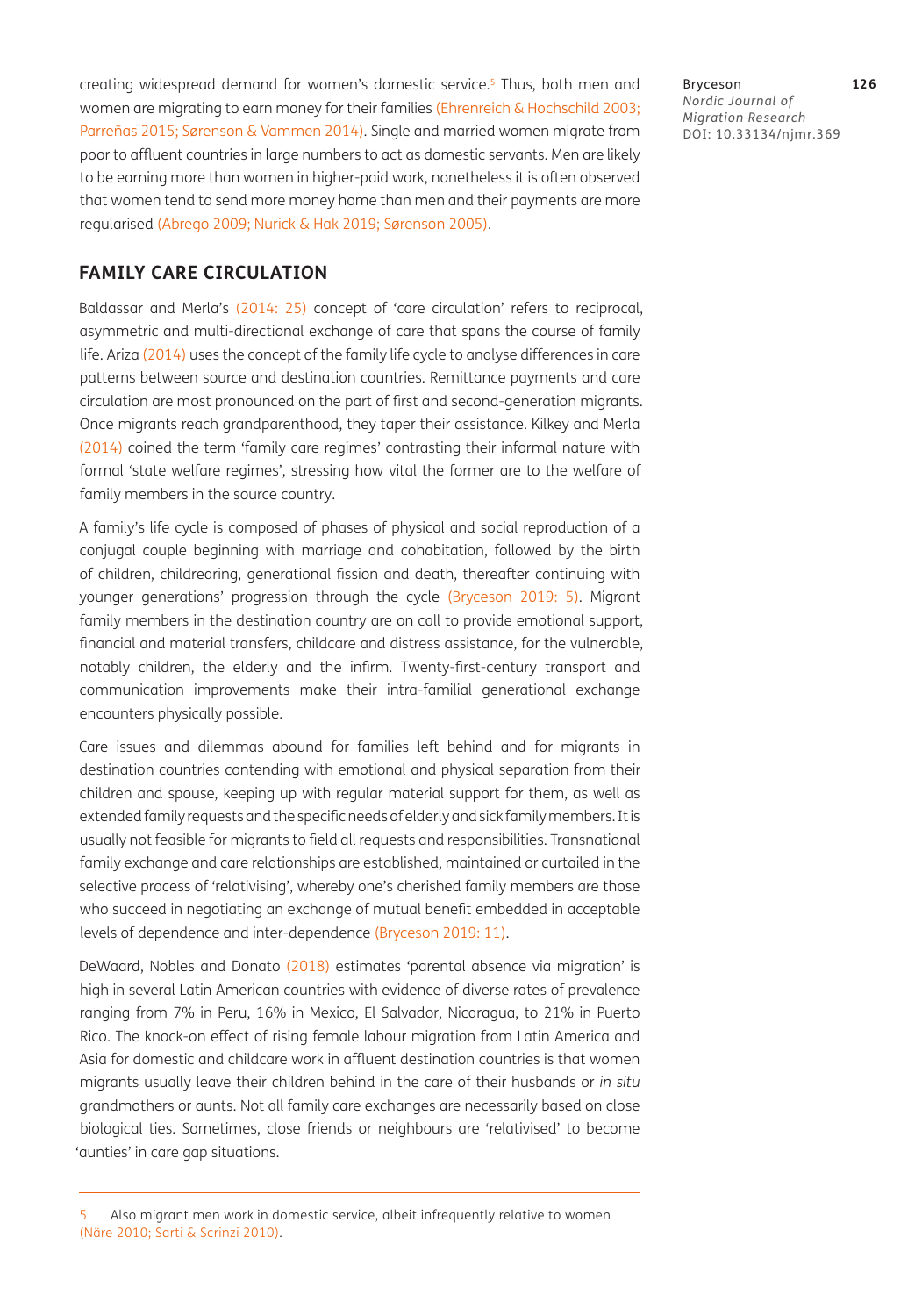Cautious mothers make various backup arrangements for the sake of their children's welfare. Many feel guilty about leaving their children to earn remittances, knowing that they may receive heavy criticism from their families and neighbours and the quality of their children's daily care is out of their control ([Ariza 2014](#page-14-3); [Britt 2017\)](#page-15-9). Lam and Yeoh [\(2019\)](#page-16-8) explore the moral quandary of women leaving their children. Mothers' decision to migrate hinges on assessing whether their children stand to gain more from the money earned to provide material home improvements and children's educational opportunities as opposed to foregoing the financial income and staying home to look after their children's day-to-day welfare. The decision is heavily dependent on availability and adequacy of substitute childcare.

While some home-based fathers manage childcare and housework in their wives' absence, others are reluctant to get involved ([Lam & Yeoh 2019;](#page-16-8) Parreñas 2015). Educated migrant fathers tend to take more interest than others in parenting [\(Mazzucato & Dito 2018](#page-16-9)). Male migrants abroad readily rely on their wives for childcare, but they nonetheless face childcare dilemmas. Poeze [\(2019\)](#page-17-5) documents how some Ghanaian fathers arrive at their destination unable to find reliable remunerative employment, which prevents them from sending sufficient remittances back to Ghana for child support. Still others are regular remitters but feel estranged from their children because their emotional presence and socialising role as fathers cannot be transmitted through telephone conversations (McKay 2007). Some irregular migrants face a double bind that if they travel back to Ghana to see their children, they will not be able to re-enter the destination country to resume their work and family financial support – one of many examples of how migration policies of the receiving nationstate impact on transnational family relations.

### **FRICTION AT THE FRONTIER: TRANSNATIONAL FAMILIES TRANSITIONING FROM NEO-LIBERALISM TO ONE-NATION POPULISM**

Cultural and political contradictions are bound to arise between transnational family members who criss-cross borders and hold different passports from one another, but the most noticeable contestation takes place between transnational families and nation-states, as the political and economic context of nation-states alters.

Neo-liberalism of the 1990s fostered burgeoning service-led economies in Europe, North America and rising industrialisation in China and India. Increasingly during the 2000s, digital and biotechnological innovation catalysed escalating labour redundancy in migrant destination countries of the West ([Brynjolfsson & McAfee 2014\)](#page-15-10). Multinational corporate investment strategies prioritised the hiring of low-waged workers in poor countries or alternatively automation, leading to unskilled and skilled job loss, especially of men, in affluent industrial and post-industrial economies ([Goldin &](#page-16-10)  [Reinert 2012;](#page-16-10) [Goldin & Mariathasan 2014;](#page-16-11) [King 2017;](#page-16-12) [Stiglitz 2002](#page-18-0)). Widespread labour displacement left segments of national populations dependent on state welfare programmes, feeling disaffected, demeaned and trapped in Western economies. Under neo-liberal global labour market restructuring, those affected coalesced into national 'precariats', characterized by their general consciousness of relative deprivation linked to worsening terms of employment in their respective nationstates. Increasingly restricted to casualised part-time work, euphemistically called 'flexible work', left them coping with continuous uncertainty about the adequacy and sustainability of their current and future income earning [\(Standing 2011](#page-17-6)).

Bryceson **127** *Nordic Journal of Migration Research* DOI: [10.33134/njmr.369](https://doi.org/10.33134/njmr.369)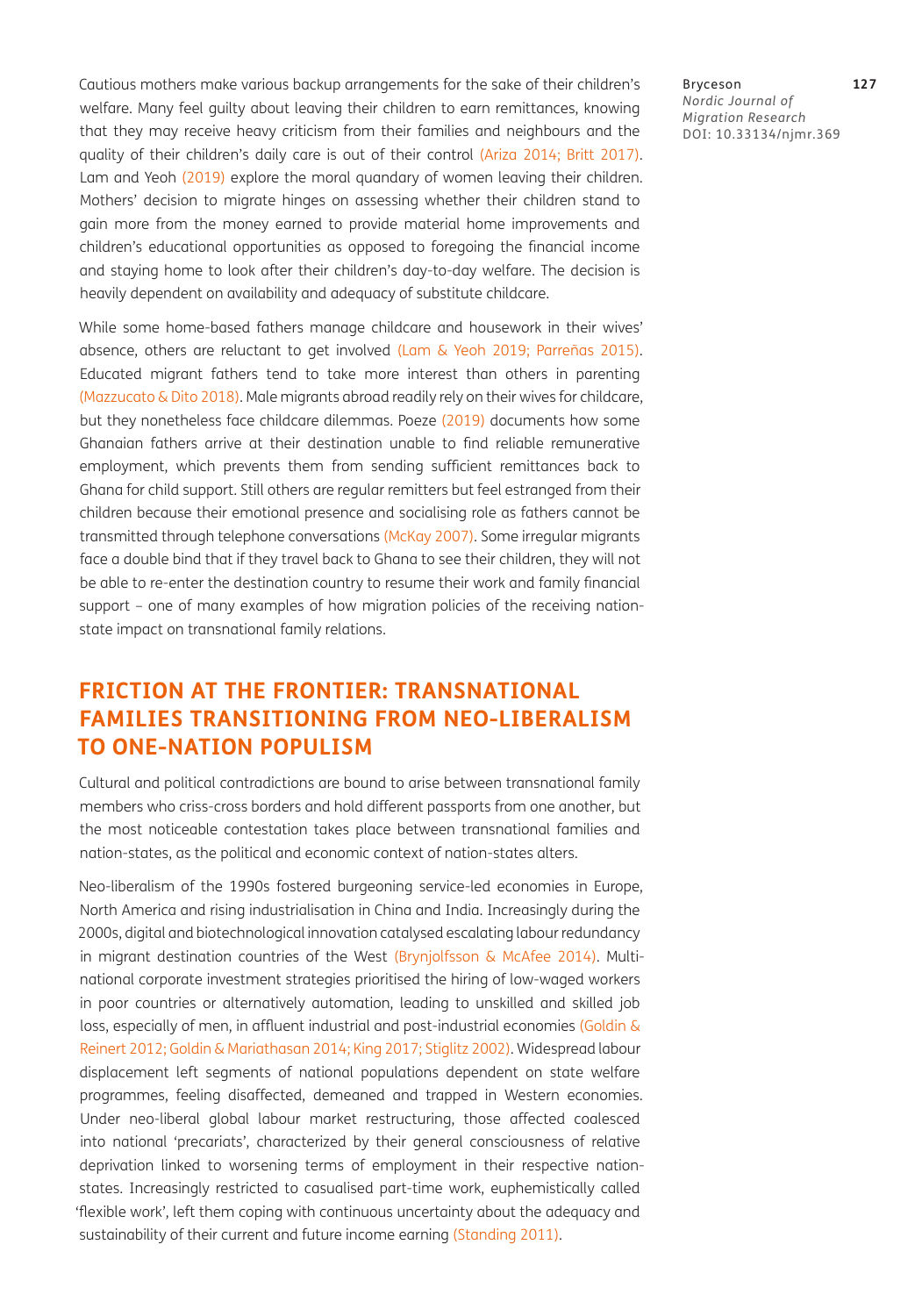Meanwhile, Latin America, Asia and above all sub-Saharan Africa, deagrarianising since the 1980s, generated paltry industrial job opportunities for rural people leaving the land ([Bryceson 1996,](#page-15-11) 2002). Seeking livelihood possibilities, many migrated abroad legally or illegally. Their expanding northern- and western-bound cross-border migration flows engendered mounting resentment on the part of labour-displaced citizens in the destination countries ([Andersson 2014;](#page-14-0) [King 2017](#page-16-12)).

Growing anti-migration sentiment prompted heavy pressure on political leaderships in Europe and North America for a rethink of neo-liberal migration policies. Tightening visa entry for labour migrants, refugees, family reunion and marriage gained ground in some countries during the 2008 meltdown of global finance, yet neo-liberal policies generally continued to prevail ([Bryceson 2019](#page-15-2)). However, the unprecedented migrant inflow into Europe in 2015 catalysed by fleeing Syrian refugees and a rising exodus of African labour migrants, marked a turning point. EU migration controls were overwhelmed by a surge of 1.8 million migrants entering by land and sea (FRONTEX [2017](#page-16-13)).

A politics of resentment against the imbalances of 'winners and losers' in the free flow of commodity trade and capital investment flared. During his 2016 presidential campaign themed 'Making America Great Again', Donald Trump rallied the support of mostly ageing, white, displaced male blue-collar workers against Mexican migrants. Trump gained popularity through his threat to erect an insurmountable wall between Mexico and the US. His bigoted political discourse spread as a contagion elsewhere. Populist support for closed borders and one-nation nativist policies tipped segments of the electorate towards xenophobic political parties and electoral candidates in Germany, the Netherlands, France, UK, Austria, Italy and Sweden. Over the next two years, electorates in Hungary, Poland, Turkey and Brazil elected presidents advocating one-nation nativism.

The UK's political transition from neo-liberalism to one-nation populism is illustrative. Resentment against migrants was galvanised by Tory politicians' slogan 'Take Back Control' during the Brexit referendum of 2017 and the two national elections that followed in 2017 and 2019. A so-called 'metropolitan liberal elite' were vilified, who in UK were identified with London and southern England, where well-paid, multi-lingual, professionally trained employees were concentrated, including many EU migrants. In contrast, many northern parts of the country, yet to recover from de-industrialisation, evidenced higher rates of unemployment. Playing to populist sentiments, Theresa May, the then Prime Minister in 2018, alluded to multi-transnationals in her remark: 'If you believe you are a citizen of the world, you are a citizen of nowhere'.6

Politics in several affluent countries around the globe became more constricting for transnational families with respect to border crossing and keeping in touch with family members abroad ([Bryceson 2019\)](#page-15-2). A constellation of other trends mitigated the threats to their family coherence and welfare. Social media expanded beyond Skype and Facebook to a broader array of communication channels: Zoom, YouTube, What'sApp, Instagram, Snapchat etc. While vastly extending global communication, the impact of ephemeral instant real-time communications generates harmony or

Bryceson **128** *Nordic Journal of Migration Research* DOI: [10.33134/njmr.369](https://doi.org/10.33134/njmr.369)

<sup>6</sup> Theresa May's speech at a UK Tory party conference quoted in *The Guardian*, 5 October 2016. Far from seeking welfare benefits and being a drain on the public purse, EU migrants contributed a net gain to Britain's tax revenue and held the legal right to work in the UK, just as UK nationals had the right to work anywhere in the EU.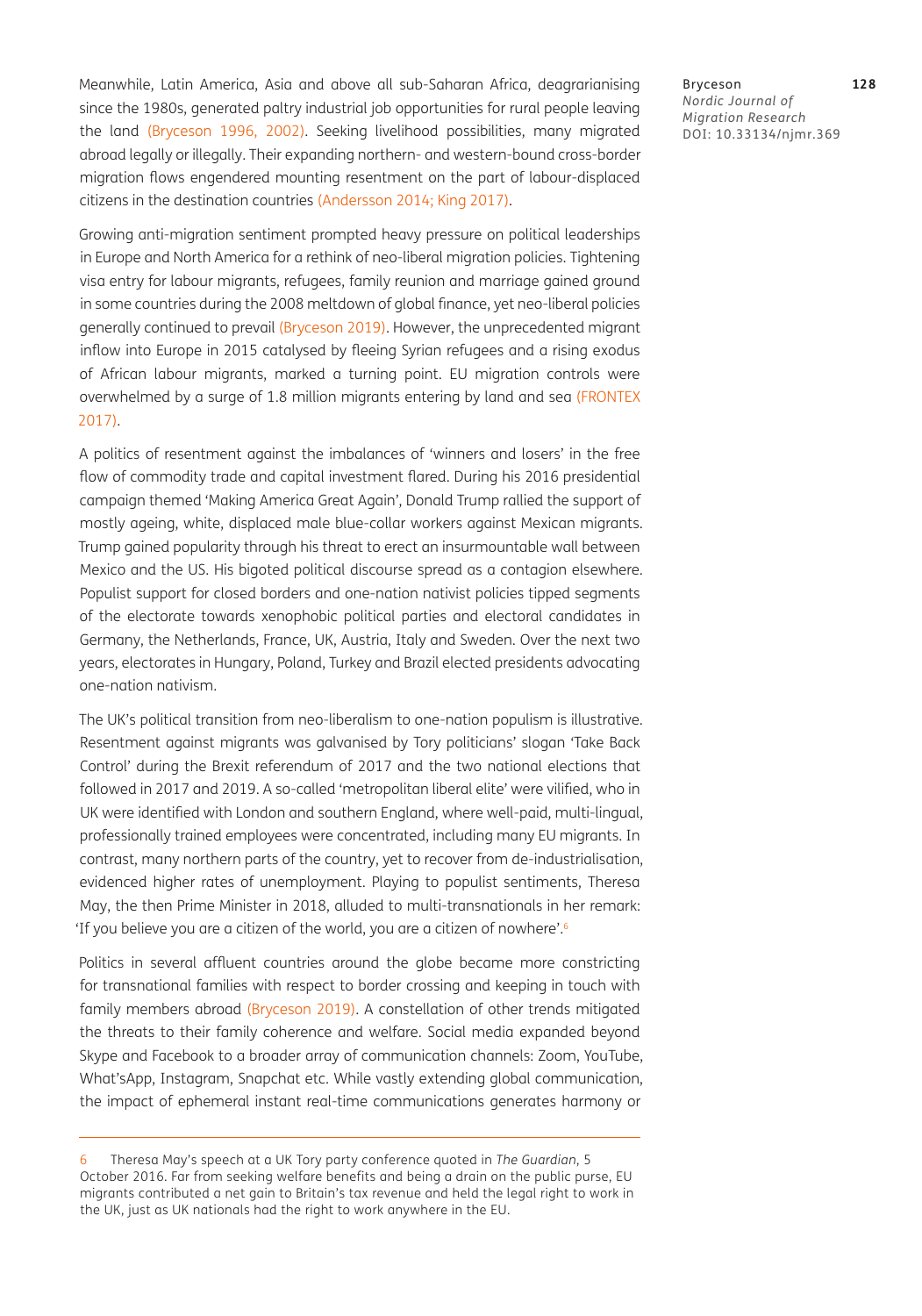apprehension within families [\(Madianou & Miller 2012](#page-16-14)). Scientific advance in the field of artificial intelligence is predicted to primarily erode white-collar employment and further undermine blue-collar work in affluent destination countries, constraining transnational family members' ability to send remittances ([Ford 2015](#page-16-15)). Meanwhile, unemployment and poverty driving the migrant flow from the global South to the global North is increasingly difficult to moderate and control. The most pressing threats to source and destination countries alike are discussed in the next section.

Bryceson **129** *Nordic Journal of Migration Research* DOI: [10.33134/njmr.369](https://doi.org/10.33134/njmr.369)

### **COLLIDING GLOBAL REALITIES**

At the outset of the 2020s, visible accelerating global climate change was commanding public alarm, second only to the eruption of a deadly pandemic engulfing families and nation-states in fear everywhere.

#### **CLIMATE CHANGE: TOP OF THE GLOBAL AGENDA IN THE FACE OF NATION-STATE INACTION**

Rachel Carson's ([1962](#page-15-12)) prescient book *Silent Spring* was the first to draw nonscientific readers' attention to links between increasing human-generated pollution and climate change. Despite UN efforts to coordinate environmental action from the 1970s onwards, decades of national governmental inertia resulted in average global temperatures continuing to rise by more than 1° C since pre-industrial times. In 2015, every nation-state in the world, on the basis of evidence provided by the UN Intergovernmental Panel on Climate Change, signed the Paris Agreement to keep the global rise in temperature 'well below' 2° C. In fact, the world was already approaching 1.5° C and showing mounting signs of the detrimental impact of existing greenhouse gas emissions (Lawton 2018). Increasing unseasonal weather and gyrating climate fluctuations of climate change have had detrimental effects on plant and animal habitats, ecosystem regulation and the propagation of innumerable species. Human populations worldwide have experienced rising levels of water and air pollution to varying extents.

The economic growth imperative of neo-liberal capitalist investment in the massive expansion of manufacturing in Asia and large-scale mono-cropping of oil palms, soya etc. by agro-industrial corporations in Southeast Asian and Latin America adds to the environmental destruction generated by industrialised countries and global transport systems. Air travel's carbon emissions contribute to climate change. Reduction of air travel is likely to have a knock-on effect reducing physically dispersed transnational family members' opportunities for face-to-face visits. Nonetheless, autocratic onenation populist leaders, like Bolsanaro of Brazil and Trump in the US, vocally denied climate change, passing it off as fake news. Climate change, recognised as a fundamental threat to humankind, necessitates reconfiguration of western lifestyles and patterns of wasteful consumption of the earth's resources ([Reuveny 2007](#page-17-7)).

Under neo-liberalism, nation-states and multi-national corporations' investments have been propelled by profit and maximising production and consumption for consumers without due attention to carbon emissions and adverse environmental consequences [\(Standing 2019\)](#page-17-8). One-nation nativist leaders upheld the economic growth imperative of their countries to gain a competitive edge against other nations. Smil's [\(2019](#page-17-9)) painstaking documentation of the environmental costs of the capitalist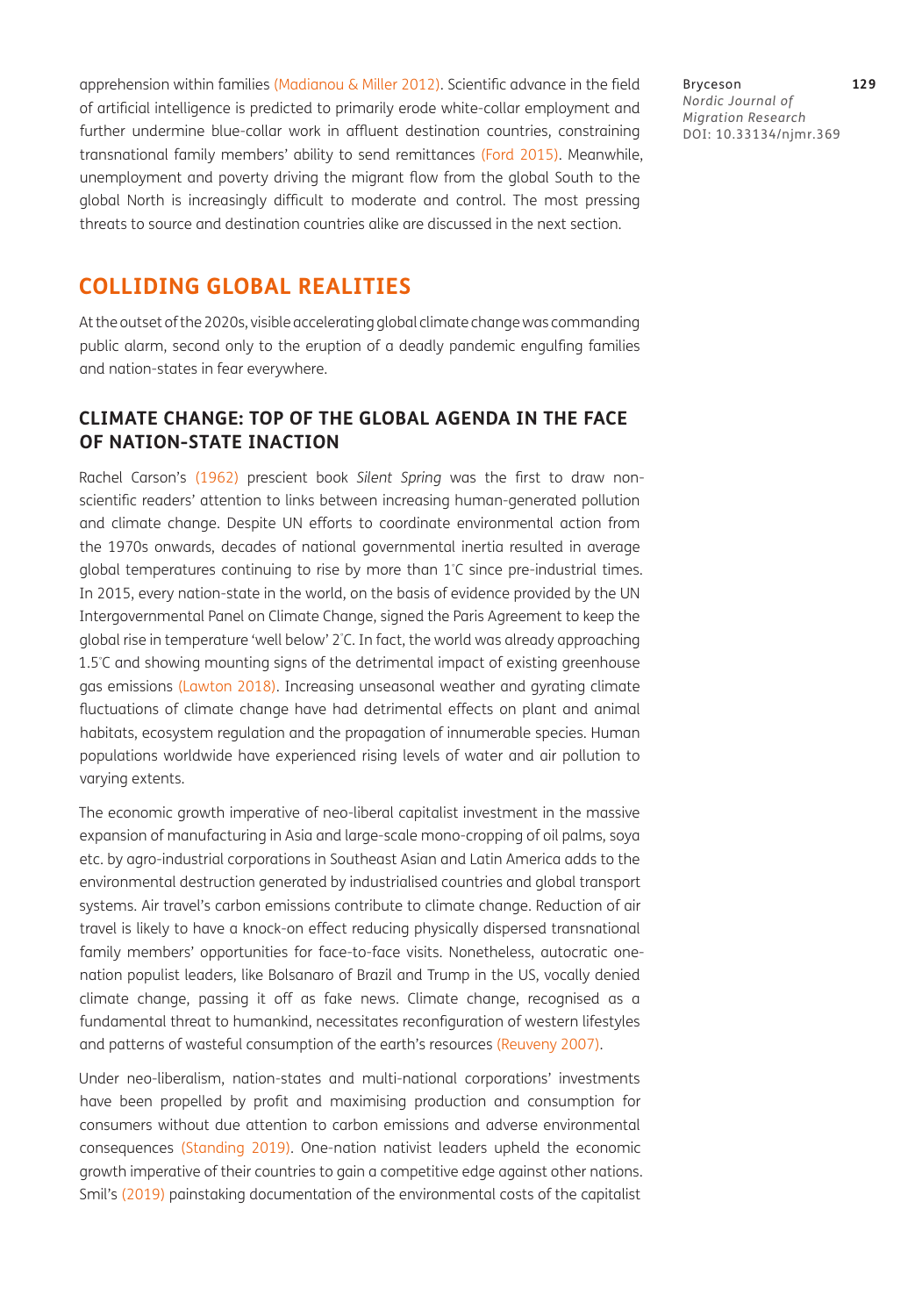growth dictum graphically illustrates how environmentally destructive the worldwide spread of capitalist commerce and industry over the course of the  $20<sup>th</sup>$  and  $21<sup>st</sup>$ centuries has been.

Global climate change undermines the livelihoods of the world's poorest families who live directly off land and sea resources. Facing dwindling output from their traditional pastoralist, agricultural and fishing livelihoods increasingly intensifies their search for more secure and remunerative work prospects, often propelling migration to distant lands (Torres & Branford 2018). International air travel is implicated in climate change and is increasingly a target of environmental activists. Less air travel would, at the very least, raise the cost of travel and lessen face-to-face contact for care visits of transnational family members. For all these reasons, future transnational family numbers may shrink rather than expand in the future.

### **THE COVID-19 THUNDERBOLT**

The sudden onset of the COVID-197 pandemic in the Chinese city of Wuhan, at the end of 2019, caught national governments by surprise. By 1 July, 2020, roughly five months after the first cases of the virus surfaced, the global COVID-19 mortality count had climbed to over half a million people and as of November 2021 numbers over five million people.<sup>8</sup> The virus spread from China to Europe and North America in the first couple of months, then started to intensify in the world's poorest countries in Africa, Latin America and Asia, where medical services quickly could not cope with the spread of the virus.

The axis of transnational family relations pivots on the social locus of mutual support. Transnational families' networks of economic and emotional sustenance for family members are finely tuned to family members' needs, on one hand, and capabilities on the other. Up until the COVID-19 crisis, they were nurtured by digital contact and occasional, timely direct in-person social encounters with one another. Actual demands and supply flows of help depend heavily on the logistics of digital communications and long-distance transport.

Transnational families of Black, Asian and Minority Ethnic (BAME) origin have experienced higher than average COVID fatality in many European and North American countries. They tend to be lower income households of large family size and multigenerational membership, often having adults with co-morbidities like cardiovascular disease and diabetes. In the UK, Bangladeshi and Pakistani households recorded the highest incidence of COVID-19 death, characterised by crowded housing, close-knit three-generational, often migrant, families [\(Razaq et al. 2020\)](#page-17-10), with endogamous marriage practices and high female fertility [\(Charsley 2005;](#page-15-13) Coleman & Dubuc 2010; [Kulu & Hannemann 2016\)](#page-16-16). In Sweden, a similar pattern emerged with Somali Swedes accounting for 5% of the country's COVID cases, but only constituting 0.5% of the population (TRT World 2020). Part of this tragic mortality gulf was attributed to the Somali community having lower literacy, language barriers and being less culturally receptive to public health information (Rothschild 2020). Transnational families with higher levels of education and better command of the national language of their residence did not face the same level of COVID vulnerability.

Bryceson **130** *Nordic Journal of Migration Research* DOI: [10.33134/njmr.369](https://doi.org/10.33134/njmr.369)

<sup>7</sup> COVID-19 is the acronym for 'Corona virus disease' identified in 2019.

<sup>8</sup> Statistics from<https://www.worldometers.info/coronavirus/>(accessed 1 July 2020, and 3 November 2021).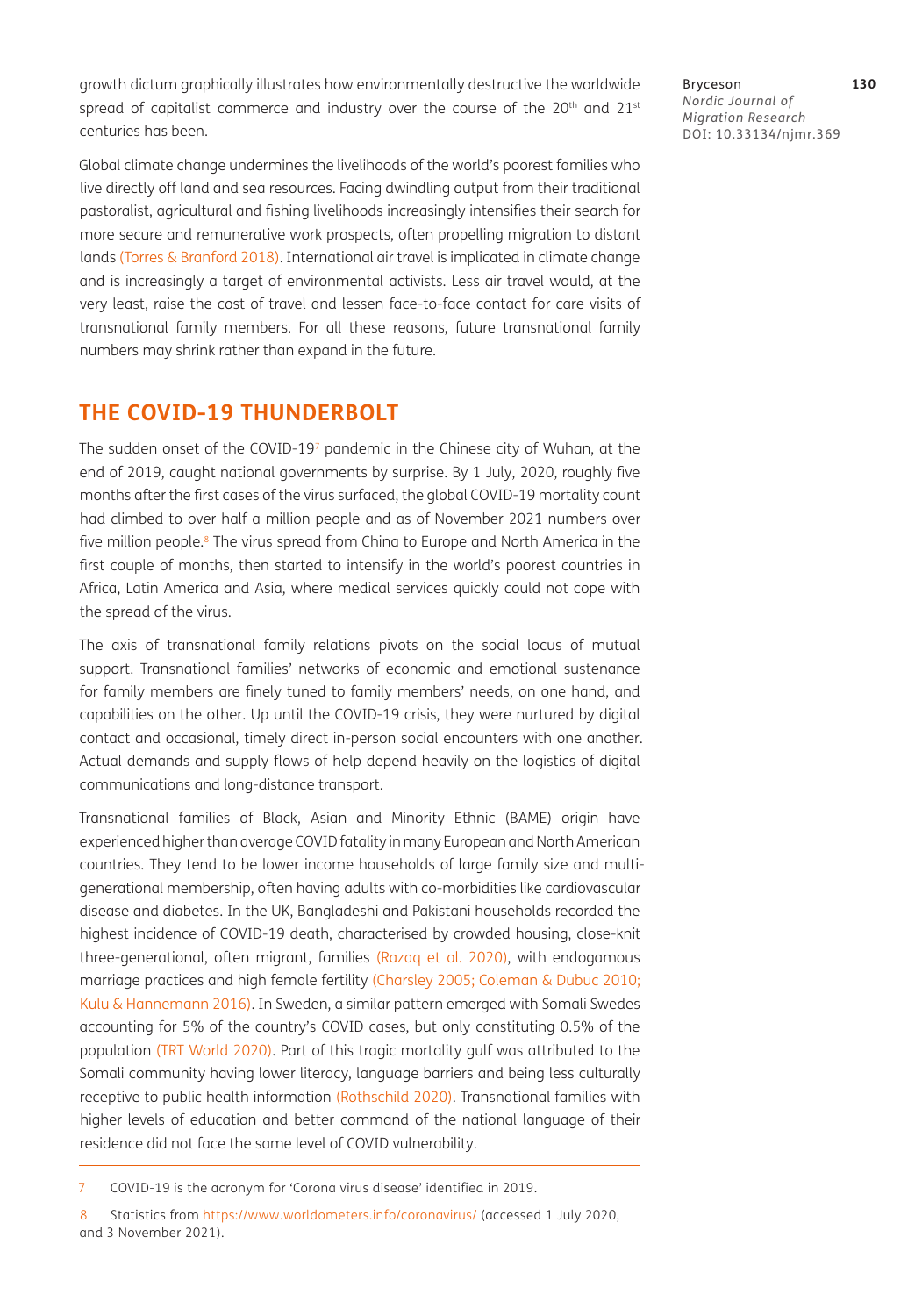Quarantine and lockdown measures were implemented in one COVID-afflicted country after another. Notably, people living in extremely crowded housing, as described earlier, were at a tremendous disadvantage during 'stay at home' quarantines. National governments set controls on residential household members' physical mobility<sup>9</sup> with respect to the purpose, frequency, duration and mode of movement beyond the boundaries of residential houses. The quarantines combined with various degrees of 'lockdown' restraints on national border crossing. Accordingly, transnational family members' global lives were extremely constrained with a high likelihood of travel abroad for care of needy family relations being precluded. Conversely, people's digital lives expanded leading to most of the population experiencing virtual family communication even with their locationally proximate relations along the lines that transnationals were already accustomed to.

Under lockdown 'non-essential' production, services and commodity market exchange shut down, immediately creating job loss that potentially jeopardised transnational family households' remittance-sending to family members in source areas shrank (The Economist 2019). Global provisioning of basic goods and services were radically streamlined, to adapt to the new material reality. Mark Carney, former Governor of the Bank of England-cum UN special envoy for climate action and finance, commenting on the future effect of the lockdown on people and global markets, prophesised:

[T]his sea change will create and destroy value. Creativity and dynamism will still be highly prized, but new vectors will shape value: economic, financial, psychological and societal […] the crisis is likely to accelerate the fragmentation of the global economy […] local resilience will be prized over global efficiency […] Entire populations are experiencing the fears of the unemployed and sensing the anxiety that comes with inadequate or inaccessible health care. These lessons will not soon be forgotten ([Carney](#page-15-14)  [2020](#page-15-14)).

Transnational family members in source countries faced the direct threat of COVID-19, subjected to less-reliable medical services and little or no state welfare support compared to families in destination countries. The uncertainty of COVID-19's future incidence and the absence of an effective vaccine cast a dark shadow over health and economic survival. The physical barrier of lockdown measures between transnational families spanning affluent and poor countries would eventually be lifted, but the knowledge that long-distance family members' care provisioning was so vulnerable under pandemic conditions is unlikely to be forgotten.

Meanwhile, lockdown social distancing regulations designated families housed together in one location as the primary unit of social interaction. The lockdown,<sup>10</sup> generally confined people within their houses with only short forays out for exercise or food and medicinal purchases, restricting people's mobility to the immediate radius of their neighbourhood. This tended to strengthen supportive ties between neighbours, who shared similar risks of contracting the virus, and similar problems of contending with the localised pattern of demand and supply of basic goods and services. The proximity of neighbours and the awakening of neighbourly mutual support was

<sup>9</sup> With the notable exception of Sweden.

<sup>10</sup> The stipulations of lockdown for 'non-key workers' vary by country. I am drawing on the UK experience in Spring-Summer 2020.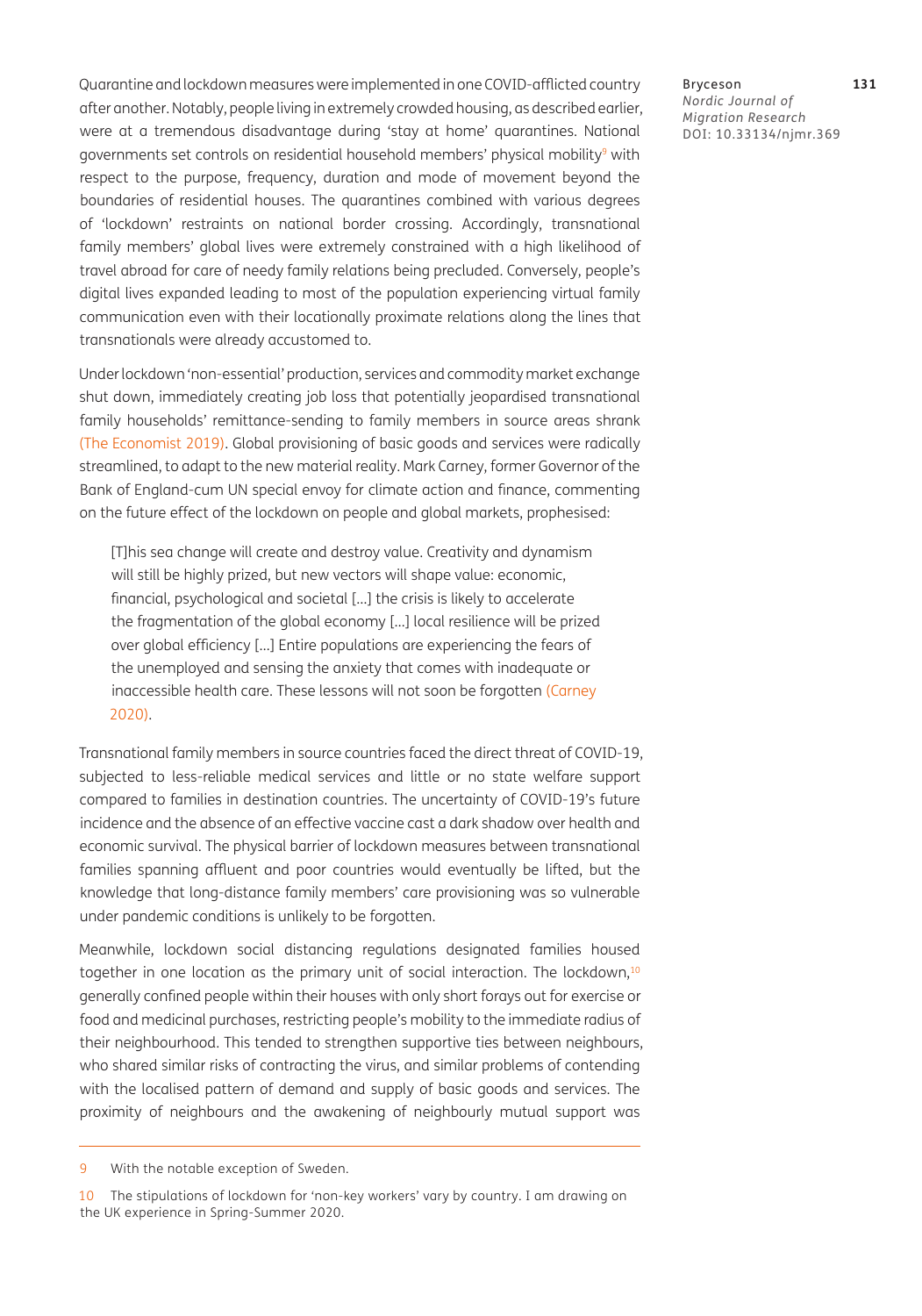vital to resident families, be they transnational or not, during the uncertainty and difficulties of daily pandemic life.

### **CONCLUSION: MOVING FROM PAST AND PRESENT PREDICAMENTS TO A VIABLE FUTURE**

Transnational families have gained salience in the era of neo-liberal globalisation, spurred by the increased outreach of air travel and digital communications. Every transnational family is unique, with a specific demographic composition, migration history and socio-cultural background. Existing quantitative and qualitative documentation of transnational family remittance transfers show their cross-border material transfers of money cumulatively mounted to a larger value and arguably more recipient-efficient distribution than foreign aid transfers from affluent nationstates in the 21<sup>st</sup> century. Foreign aid, aimed at compensating for the inequities of global economic wealth and material well-being, channelled through state or bureaucratic non-governmental organisational channels has never been enough nor finely tuned to people's needs and reliable and timely delivery. Yet, transnational family remittance transfers, as a form of balancing world inequities, has been largely unrecognised and unappreciated by destination nation-states.

In an age of growing one-nation populist agendas and opinion-polarising social media, transnational families face an existential crisis. As neo-liberalism is replaced with anti-migrant populism, governmental checks and balances, rule of law and civility all decline, reinforced by the emergence of 'fake news', ascendancy of arbitrary social media–evaluated democracy and justice, and social media–inspired hate crime against migrants (Bacigalupe & Cámara 2012). These trends generate uncertainty and interference with harmonious transnational family relational ties and economic welfare.

Nativist one-nation populism is a backlash reaction against neo-liberal capitalist policies. Multi-national corporations and technological breakthroughs of the 1990s and 2000s propelled transnational familyhood into a compromised existence. The 2008 financial crash and national austerity policies enlarged class divides, job loss and economic precarity ([Standing 2016;](#page-17-11) Wolf 2018). The national populist leaders that have come to the fore since 2015, blame migrants for job loss in the destination countries, downplaying transnational corporations' policies of outsourcing industry abroad and the growing momentum of automation and artificial intelligence. Transnational families are haplessly trapped in the contradiction between a world economy driven by transnational corporate power and increasingly impotent nationstates lacking viable solutions to the dysfunctional national economic welfare impasse. Self-seeking populist leaders vie for election on the basis of false promises and disingenuous 'them vs us' sloganeering, dismissing the international economy's ubiquitous global inter-dependence.

Over previous decades, neo-liberal nation-states turned a blind eye to market excesses and labour exploitation in the belief that fast economic growth would iron out the inequities between globalisation's winners and losers. Neo-liberal globalisation has been largely unregulated, leaving global commodity and capital markets maximising profits at the expense of the environment and the poor. The one-nation nativist response has even less chance of providing adequate regulation, because it is bent on Bryceson **132** *Nordic Journal of Migration Research* DOI: [10.33134/njmr.369](https://doi.org/10.33134/njmr.369)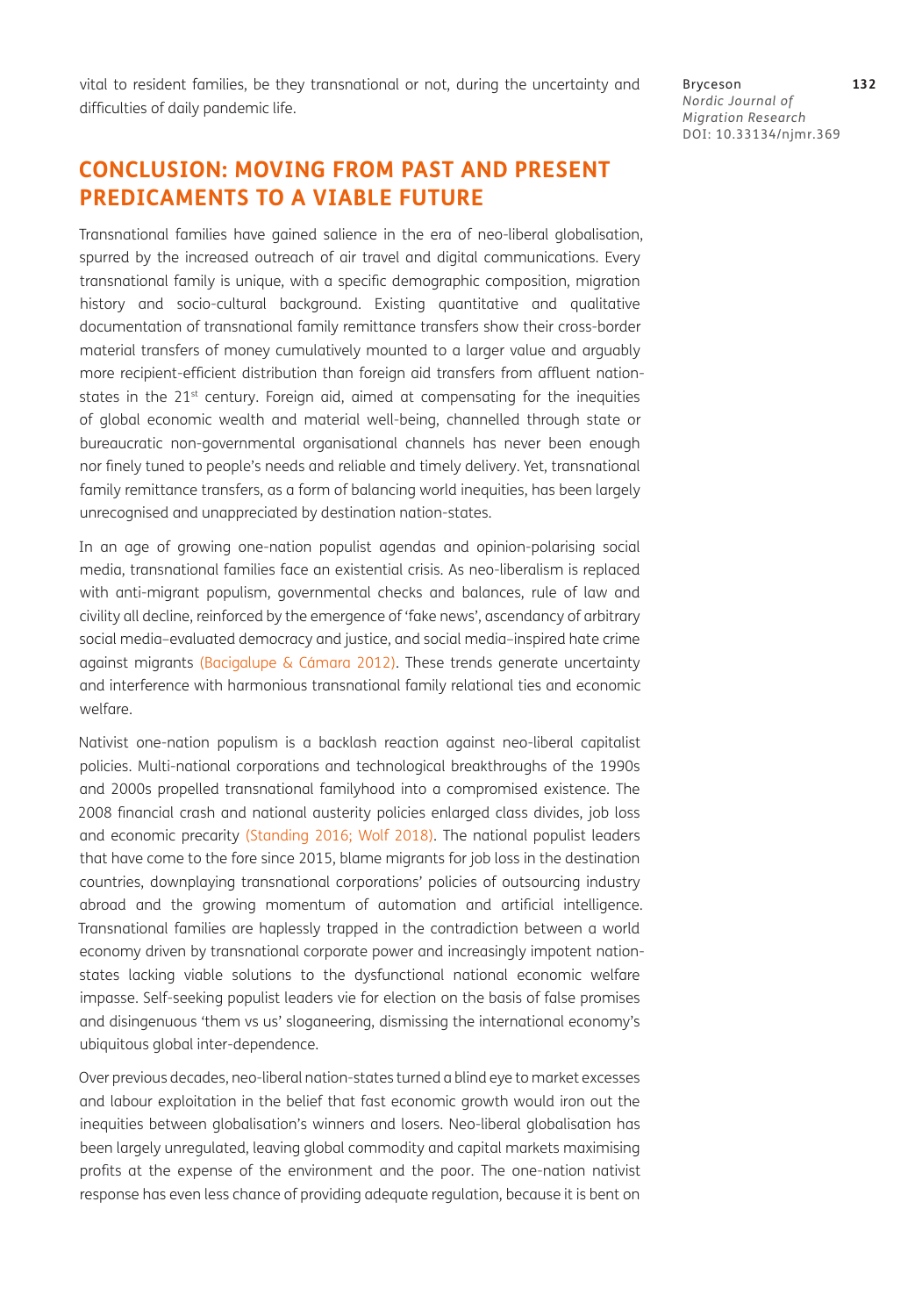the notion of their nation 'winning' in international market competition at the expense of other nations, while disengaging themselves from international cooperation aimed at achieving a more secure and just world.

For the foreseeable future, the world will rely on global markets and sovereign nationstates, but these institutions need to be moderated by rule-based covenants of globally minded institutional agencies like the UN to ensure justice at the international level. Meanwhile, global networks of transnational families, endeavouring to ensure social

welfare of their cross-border family members, need scope to carry on contributing to the social security and improved distribution of global wealth through intratransnational family networks.

Existing transnational families act as repositories of collective identity, material welfare, emotional security and meaning for their members. The global market provides a broad spectrum of outcomes between economic opportunity and penury, whereas the nation-state is tasked with providing justice and security, yet has no global supervision over the outcomes of complex interlocking international forces that bear on national and family welfare. One-nation nativism's isolationism and divisive politics severely exacerbates rather than eases political insecurity and the economic welfare imbalance between 'haves' and 'have-nots'. A conducive context for global environmental balance, political stability and human welfare at family level is in disarray. The life-threatening COVID-19 pandemic and on-going environmental degradation can only be resolved by firmly directed global cooperative effort.

Recently, the term 'cosmopolitanism' has become associated with the notion of a 'metropolitan elite', with connotations that reverse the original meaning of cosmopolitanism.11 Derived from the Greek words *cosmos* denoting 'universe' and *polites* meaning 'citizens', the concept of 'citizens of the universe' has emerged over time. The philosopher Kwame Anthony Appiah [\(2006\)](#page-14-4) narrates how the original paradoxical meaning of the word pointedly challenged the Greek convention of the time that every civilised person belonged to just one community. The concept endured over time with the Roman emperor Marcus Aurelius gaining fame and posterity for upholding the Greek cosmopolitan principle of the oneness of humanity at a time of upheaval and invasion of the Roman Empire in the second-century AD.<sup>12</sup> Two entwined cosmopolitan themes are threaded through history: first, obligations stretching beyond family bonds and ties of shared citizenship; and second, recognition, understanding and tolerance of difference. Cosmopolitanism logically stands for each person having responsibilities towards every other. However, Appiah [\(2006:](#page-14-4) xiii) warns that:

there will be times when these two ideals – universal concern and respect for legitimate difference – clash. There's a sense in which cosmopolitanism is the name not of the solution but of the challenge.

At this historical juncture of one-nation populism, amidst unprecedented environmental and viral threats to the earth and its inhabitants, the warning that cosmopolitanism will face contestation is emphatically affirmed. Given the human Bryceson **133** *Nordic Journal of Migration Research* DOI: [10.33134/njmr.369](https://doi.org/10.33134/njmr.369)

<sup>11</sup> Commentators have noted that the term 'cosmopolitanism' is being distorted and equated with elite attitudes of affluent urbanites rather than used to denote shared values of social inclusion regardless of class, colour and creed (see Vertovec & Cohen 2002 for delineation of approaches to cosmopolitanism in the 21<sup>st</sup> century).

<sup>12</sup> So too, during the 18th-century Enlightenment, Voltaire interpreted cosmopolitans as people obliged to understand those with whom they shared the earth and play a part in global inter-dependence ([Appiah 2006\)](#page-14-4).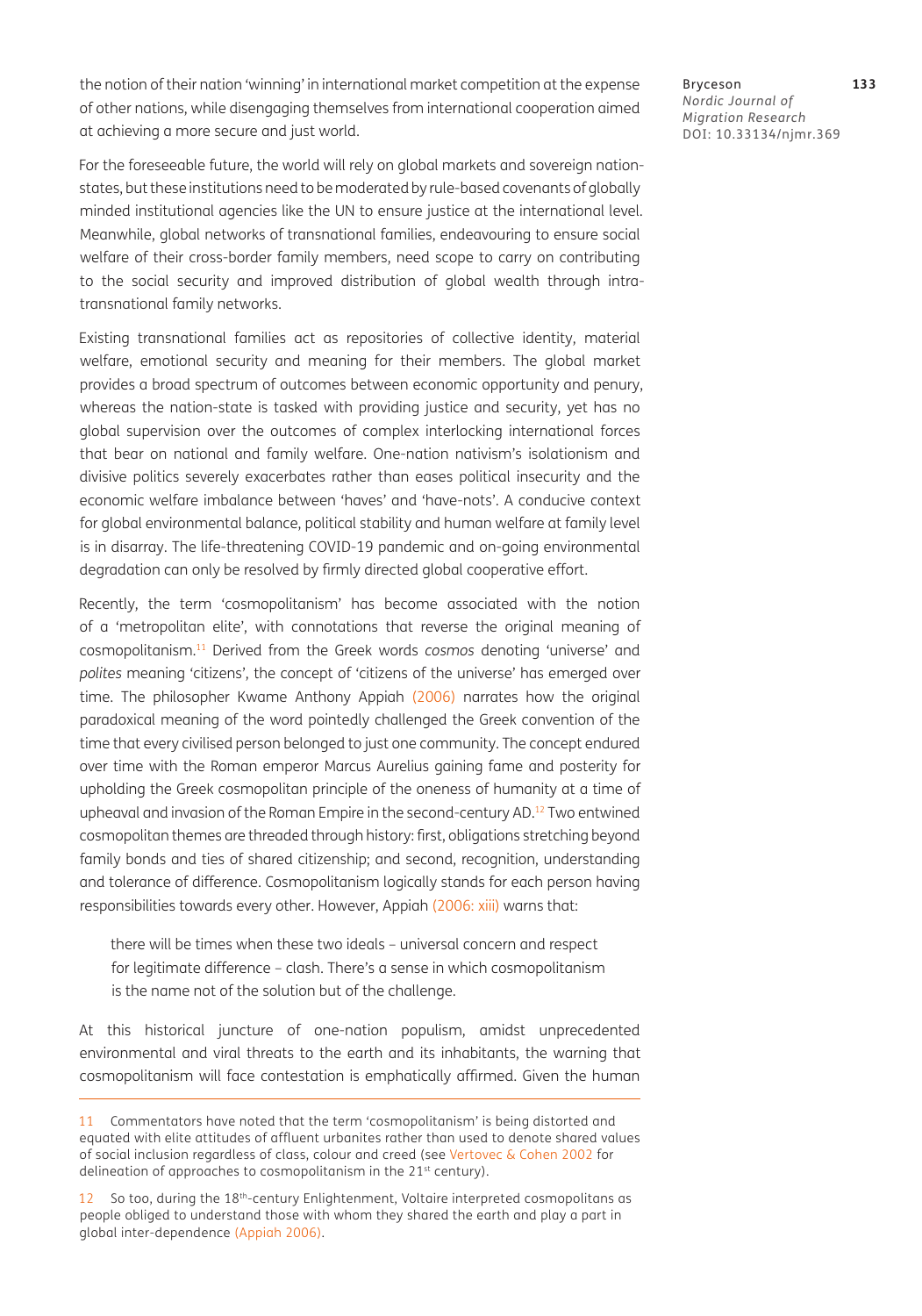urge to migrate is as natural as the urge to settle, the concept of 'global neighbours' and cosmopolitan ethical concern directed at 'distant and generalised others' is essential for the earth's survival [\(Appiah 2006:](#page-14-4) 157).

Beck ([2006\)](#page-15-15) argues the enduring cosmopolitan ethos of 'all are equal and everyone is different', constitutes a principle especially vital for our present deeply insecure world. Global climate change, the COVID-19 pandemic and the risk of world war amidst trade wars and heightened nationalist superpower rivalry between the US, China and Russia, all point to the same fundamental imperative: the global population faces extreme risk and must act together. Everyone's welfare is inextricably entwined as global neighbours and families.

It is readily apparent amidst prevailing global threats that nation-states do not have universal solutions to such risks, in fact under one-nation nativism, nation-states' combative indifference to each other generates heightened risk. Transnational families now dotted around the world, constituting networks of humanitarian care and welfare, represent nodes of relative stability and hope. Documentation of the evolution of transnational families over the next decade will be vital to understanding and preserving the world's common humanity.

#### **COMPETING INTERESTS**

The author has no competing interests to declare.

### **AUTHOR AFFILIATIONS**

**DeborahFahy Bryceson<sup>D</sup>** [orcid.org/0000-0002-2136-0078](https://orcid.org/0000-0002-2136-0078) Centre of African Studies, University of Edinburgh, Scotland, UK; Nordic Africa Institute, University of Uppsala, SE

### **REFERENCES**

- <span id="page-14-2"></span>**Abrego, L.** 2009. Economic well-being in Salvadoran transnational families: How gender affects remittance practices. *Journal of Marriage and Family*, 71(4): 1070–1085. DOI:<https://doi.org/10.1111/j.1741-3737.2009.00653.x>
- <span id="page-14-1"></span>**Agarwal, R** and **Horowitz, AW.** 2002. Are international remittances altruism or insurance? Evidence from Guyana using multiple-migrant households. *World Development*, 30(110): 2033–2044. DOI: [https://doi.org/10.1016/S0305-](https://doi.org/10.1016/S0305-750X(02)00118-3) [750X\(02\)00118-3](https://doi.org/10.1016/S0305-750X(02)00118-3)
- <span id="page-14-0"></span>**Andersson, R.** 2014. *Illegality, Inc: Clandestine migration and the business of bordering Europe*. Oakland: University of California Press.
- <span id="page-14-4"></span>**Appiah, KA.** 2006. *Cosmopolitanism: Ethics in a world of strangers*. London: Penguin Books.
- <span id="page-14-3"></span>**Ariza, M.** 2014. Care Circulation, Absence and Affect in Transnational Mothering. In: Baldassar, L and Merla, L (eds.), *Transnational Families, Migration and the Circulation of Care: Understanding Mobility and Absence in Family Life*. London: Routledge. pp. 94–114. DOI:<https://doi.org/10.1387/pceic.12998>
- **Bacigalupe, G** and **Cámara, M.** 2012. Transnational families and social technologies: Reassessing immigration psychology. *Journal of Ethnic and Migration Studies*, 38(9): 1425–1438. DOI:<https://doi.org/10.1080/1369183X.2012.698211>

Bryceson **134** *Nordic Journal of Migration Research* DOI: [10.33134/njmr.369](https://doi.org/10.33134/njmr.369)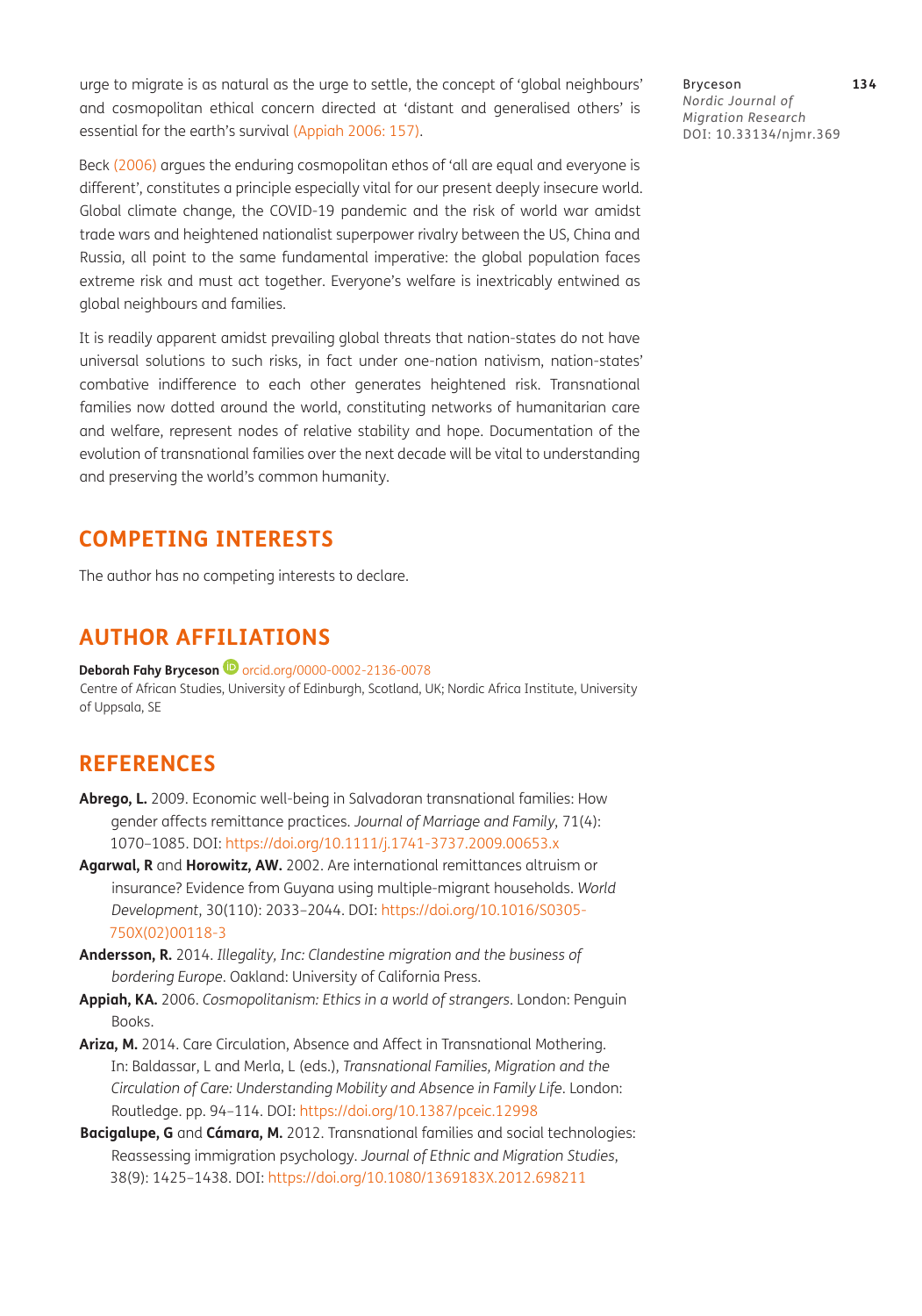- <span id="page-15-8"></span>**Baldassar, L** and **Merla, L.** (eds.) 2014. *Transnational families, migration and the circulation of care: Understanding mobility and absence in family life*. London: Routledge. DOI: <https://doi.org/10.4324/9780203077535>
- <span id="page-15-1"></span>**Basch, L, Glick Schiller, N** and **Szanton, C.** 1994. *Nations unbound: Transnational projects, postcolonial predicaments and deterritorialized nation-states*. Amsterdam: Gordon and Breach.

<span id="page-15-15"></span>**Beck, U.** 2006. *Cosmopolitan vision*. Cambridge: Polity.

- <span id="page-15-5"></span>**Belloni, M.** 2020. When the phone stops ringing: On the meanings and causes of disruptions in communication between Eritrean refugees and their families back home. *Global Networks*, 20(2): 256–273. DOI:<https://doi.org/10.1111/glob.12230>
- <span id="page-15-4"></span>**Bloch, A, Sigona, N** and **Zetter, R.** 2014. *San Papiers: The social and economic lives of young undocumented migrants*. London: Pluto Press. DOI: [https://doi.](https://doi.org/10.2307/j.ctt183p9qq) [org/10.2307/j.ctt183p9qq](https://doi.org/10.2307/j.ctt183p9qq)
- <span id="page-15-9"></span>Britt, L. 2017. Affects of unease: Mother-infant separation among professional Indonesian women working in Singapore. *Global Network*, 18(3): 523–540. DOI: <https://doi.org/10.1111/glob.12175>
- <span id="page-15-11"></span>**Bryceson, DF.** 1996. De-agrarianization and rural employment in sub-Saharan Africa: A sectoral perspective. *World Development*, 24(1): 97–111. DOI: [https://doi.](https://doi.org/10.1016/0305-750X(95)00119-W) [org/10.1016/0305-750X\(95\)00119-W](https://doi.org/10.1016/0305-750X(95)00119-W)
- **Bryceson, DF.** 2002. Europe's Transnational Families and Migration: Past and Present. In: Bryceson, DF and Vuorela, U (eds.), *The Transnational Family: New European Frontiers and Global Networks*. Oxford: Berg Publishers. pp. 31–59. DOI: [https://](https://doi.org/10.4324/9781003087205-3) [doi.org/10.4324/9781003087205-3](https://doi.org/10.4324/9781003087205-3)
- <span id="page-15-2"></span>**Bryceson, DF.** 2019. Transnational families negotiating migration and care life cycles across nation-state borders. *Special Issue: Transnational Families in Global Migration: Navigating Economic Development and Life Cycles across Blurred and Brittle Borders*. *Journal of Ethnic and Migration Studies*, 45(16): 3042–3064. DOI: <https://doi.org/10.1080/1369183X.2018.1547017>
- <span id="page-15-0"></span>**Bryceson, DF** and **Vuorela, U.** 2002. Transnational Families in the Twenty-First Century. In: Bryceson and Vuorela (eds.), *The Transnational Family: New European Frontiers and Global Networks*, 3–30. Oxford: Berg Publishers. DOI: <https://doi.org/10.4324/9781003087205-2>
- <span id="page-15-10"></span>**Brynjolfsson, E** and **McAfee, A.** 2014. *The second machine age: Work, progress, and prosperity in a time of brilliant technologies.* New York: W.W. Norton and Co.
- <span id="page-15-14"></span>**Carney, M.** 2020. Putting values above valuations: The world after covid-19. *The Economist*, 18 April 2020, 54.
- <span id="page-15-12"></span>**Carson, R.** 1962. *Silent spring*. New York: Houghton Mifflin.
- <span id="page-15-13"></span>**Charsley, K.** 2005. Unhappy husbands: Masculinity and migration in transnational Pakistani marriages. *Journal of the Royal Anthropological Institute*, 11(1): 85–105. DOI:<https://doi.org/10.1111/j.1467-9655.2005.00227.x>
- <span id="page-15-6"></span>**Clough, P.** 2018. The Ethics of Alterity and the Language of the Divine in the Discourses and Economic Trajectories of West African Irregular Immigrants in Malta. In: Napier, D, Hobart, A and Muller, R (eds.), *Social Well-Being: New Pathologies and Emerging Challenges*. Herefordshire: Sean Kingston Publishing.
- <span id="page-15-3"></span>**Cohen, JH.** 2011. Migration, remittances, and household strategies. *Annual Review of Anthropology*, 40: 103–114. DOI: [https://doi.org/10.1146/annurev](https://doi.org/10.1146/annurev-anthro-081309-145851)[anthro-081309-145851](https://doi.org/10.1146/annurev-anthro-081309-145851)
- **Coleman, DA** and **Dubuc, S.** 2010. The fertility of ethnic minorities in the UK, 1960s2006. *Population Studies*, 64(1): 1941. DOI: [https://doi.](https://doi.org/10.1080/00324720903391201) [org/10.1080/00324720903391201](https://doi.org/10.1080/00324720903391201)
- <span id="page-15-7"></span>**De Haan, A, Brock, K** and **Coulibaly, N.** 2002. Migration, livelihoods and institutions: Contrasting patterns of migration in Mali. *Journal of Development Studies*, 38(5): 37–58. DOI:<https://doi.org/10.1080/00220380412331322501>

Bryceson **135** *Nordic Journal of Migration Research* DOI: [10.33134/njmr.369](https://doi.org/10.33134/njmr.369)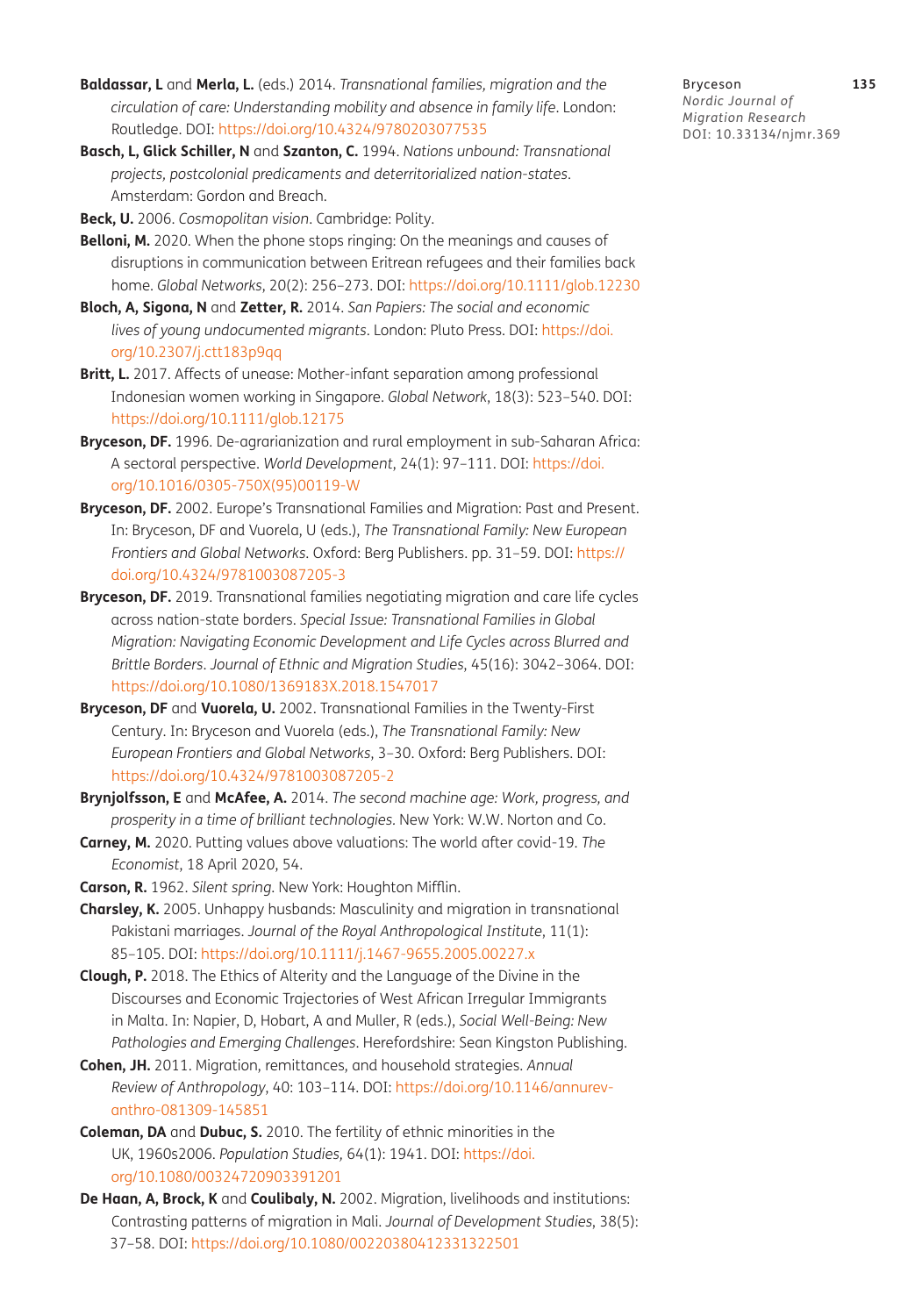- <span id="page-16-7"></span>**DeWaard, J, Nobles, J** and **Donato, K.** 2018. Migration and parental absence in Latin America: A comparative assessment. *Population, Space and Place,* 24(7): 1–14. DOI: <https://doi.org/10.1002/psp.2166>
- <span id="page-16-6"></span>**Ehrenreich, B** and **Hochschild, AR.** 2003. *Global women: Nannies, maids and sex workers in the new economy*. London: Granta Books.
- <span id="page-16-15"></span>**Ford, M.** 2015. *The rise of the robots: Technology and the threat of mass unemployment*. London: Oneworld Publications.
- <span id="page-16-13"></span>**FRONTEX, European Border and Coast Guard Agency.** 2017. Available at [http://](http://frontex.europea.eu/news/fewer-migrants-at-eu-borders-in-2016-HWnC1J) [frontex.europea.eu/news/fewer-migrants-at-eu-borders-in-2016-HWnC1J](http://frontex.europea.eu/news/fewer-migrants-at-eu-borders-in-2016-HWnC1J) [accessed 11 June 2017].
- <span id="page-16-11"></span>**Goldin, I** and **Mariathasan, M.** 2014. *The butterfly defect: How globalization creates systemic risks and what to do about it*. Princeton, NJ: Princeton University Press.
- <span id="page-16-10"></span>**Goldin, I** and **Reinert, K.** 2012. *Globalization for development: Meeting new challenges*. Oxford: Oxford University Press. DOI: [https://doi.](https://doi.org/10.1515/9781400850204) [org/10.1515/9781400850204](https://doi.org/10.1515/9781400850204)
- <span id="page-16-0"></span>**Goulbourne, H, Reynolds, T, Solomos, J** and **Zontini, E.** 2010. *Transnational families: Ethnicities, identities and social capital*. London: Routledge. DOI: [https://doi.](https://doi.org/10.4324/9780203862186) [org/10.4324/9780203862186](https://doi.org/10.4324/9780203862186)
- <span id="page-16-5"></span>**Gutierrez, A.** 2018. Mediated remittances: Transnational economic contributions from second-generation Filipino Americans. *Global Networks*, 19(3): 523–540. DOI: <https://doi.org/10.1111/glob.12198>
- **Kilkey, M** and **Merla, L.** 2014. Situating transnational families' care-giving arrangements: The role of institutional contexts. *Global Networks*, 14(2): 210–229. DOI:<https://doi.org/10.1111/glob.12034>
- <span id="page-16-12"></span>**King, SD.** 2017. *Grave new world: The end of globalization, the return of history*. New Haven, CN: Yale University Press.
- <span id="page-16-16"></span>**Kulu, H** and **Hannemann, T.** 2016. Why does fertility remain high among certain UK-born ethnic minority women?. *Demographic Research*, 35(49): 1441–1488. DOI: <https://doi.org/10.4054/DemRes.2016.35.49>
- <span id="page-16-8"></span>**Lam, T** and **Yeoh, B.** 2019. Parental migration and disruptions in everyday life: Reactions of left-behind children in Southeast Asia. *Journal of Ethnic and Migration Studies*, 45(16): 3085–3104. DOI: [https://doi.org/10.1080/136918](https://doi.org/10.1080/1369183X.2018.1547022) [3X.2018.1547022](https://doi.org/10.1080/1369183X.2018.1547022)
- **Lawton, G.** 2018. Hitting 1.5° C. *New Scientist*, 8 December 2018. DOI: [https://doi.](https://doi.org/10.1016/S0262-4079(18)32259-0) [org/10.1016/S0262-4079\(18\)32259-0](https://doi.org/10.1016/S0262-4079(18)32259-0)
- <span id="page-16-4"></span>**Lucas, REB** and **Stark, O.** 1985. Motivations to remit: Evidence from Botswana. *Journal of Political Economy*, 93: 901–918. DOI: <https://doi.org/10.1086/261341>
- <span id="page-16-14"></span>**Madianou, M** and **Miller, D.** 2012. *Migration and new media: Transnational families and polymedia*. Routledge, Oxford. DOI:<https://doi.org/10.4324/9780203154236>
- <span id="page-16-3"></span>**Massey, DS** and **Pren, KA.** 2012. Unintended consequences of US immigration policy: Explaining the post-1965 surge from Latin America. *Population and Development Review*, 38(1): 1–29. DOI: [https://doi.org/10.1111/j.1728-](https://doi.org/10.1111/j.1728-4457.2012.00470.x) [4457.2012.00470.x](https://doi.org/10.1111/j.1728-4457.2012.00470.x)
- <span id="page-16-9"></span>**Mazzucato, V** and **Dito, BB.** 2018. Transnational families: Cross-country perspectives. *Population, Space and Place*, 24(7): 1–7. DOI: [https://doi.](https://doi.org/10.1002/psp.2165) [org/10.1002/psp.2165](https://doi.org/10.1002/psp.2165)
- **McKay, D.** 2007. Sending dollars shows 'feeling': Emotions and economies in Filipino migration. *Mobilities*, 2(2): 175–194. DOI: [https://doi.](https://doi.org/10.1080/17450100701381532) [org/10.1080/17450100701381532](https://doi.org/10.1080/17450100701381532)

<span id="page-16-2"></span><span id="page-16-1"></span>**Moberg, V.** 1951 [1991]. *The emigrants*. London: Penguin Books. **Moberg, V.** 1959 [1995]. *The last letter home*. St Paul: Borealis Books.

Bryceson **136** *Nordic Journal of Migration Research* DOI: [10.33134/njmr.369](https://doi.org/10.33134/njmr.369)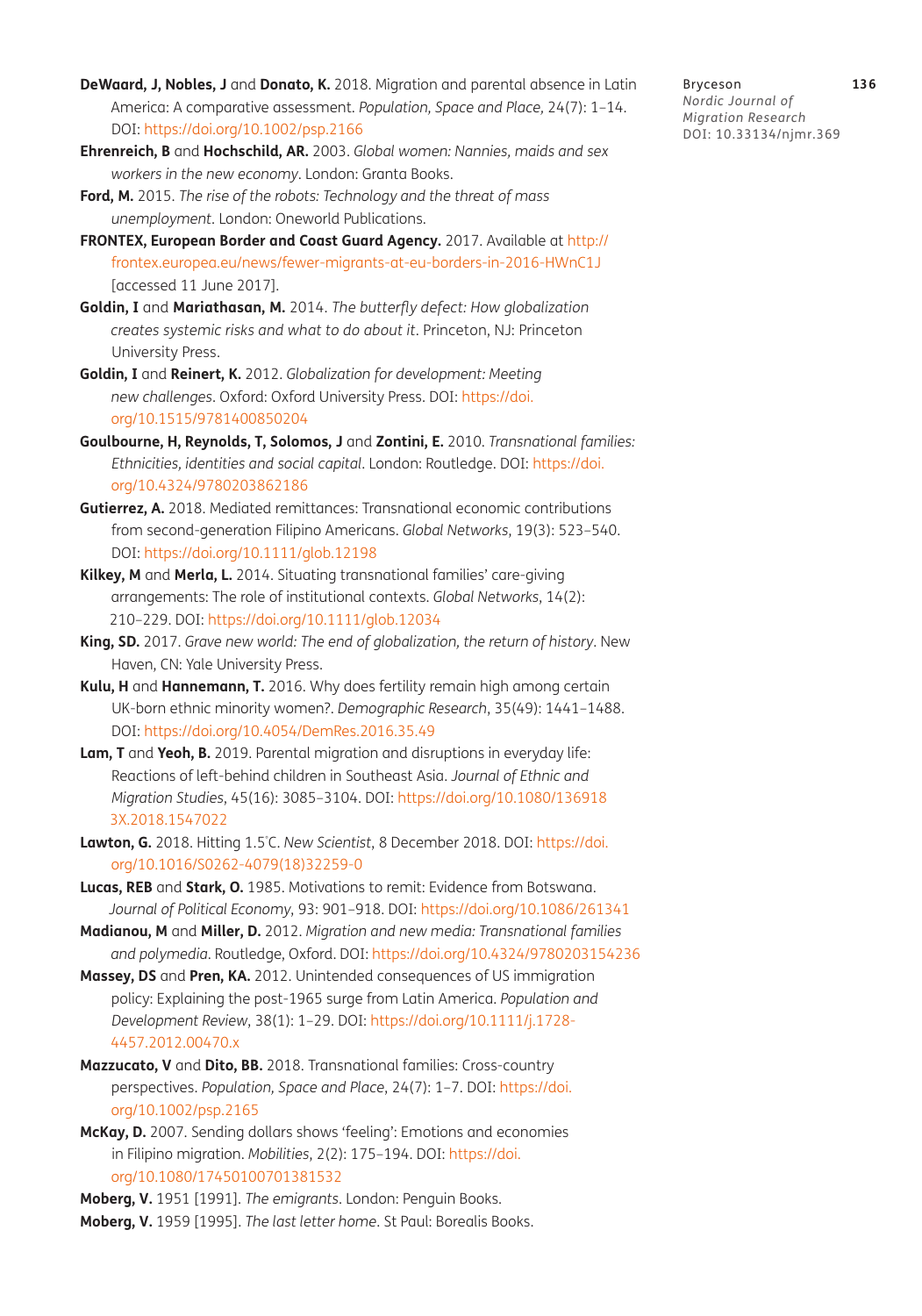- **Näre, L.** 2010. Sri Lankan men working as cleaners and carers: Negotiating masculinity in Naples. *Men and Masculinities*, 13(1): 65–86. DOI: [https://doi.](https://doi.org/10.1177/1097184X10382881) [org/10.1177/1097184X10382881](https://doi.org/10.1177/1097184X10382881)
- **Näre, L.** 2020. Family lives on hold: Bureaucratic bordering in male refugees' struggle for transnational care. *Journal of Family Research*, 32(3): 435–454. DOI: [https://](https://doi.org/10.20377/jfr-353) [doi.org/10.20377/jfr-353](https://doi.org/10.20377/jfr-353)
- <span id="page-17-4"></span>**Nurick, R** and **Hak, S.** 2019. Transnational migration and the involuntary return of undocumented migrants across the Cambodian-Thai border. *Journal of Ethnic and Migration Studies*, 45(16): 3123–3140. DOI: [https://doi.org/10.1080/136918](https://doi.org/10.1080/1369183X.2018.1547024) [3X.2018.1547024](https://doi.org/10.1080/1369183X.2018.1547024)
- **Parreñas, RS.** 2015. *Servants of globalization: Women, migration and domestic work*. Stanford: Stanford University Press. DOI: <https://doi.org/10.1515/9780804796187>
- <span id="page-17-3"></span>**Piguet, E, Pecoud, A** and **de Guchtener, P.** 2011. Migration and climate change: An overview. *Refugee Survey Quarterly*, 30(3): 1–23. DOI: [https://doi.org/10.1093/](https://doi.org/10.1093/rsq/hdr006) [rsq/hdr006](https://doi.org/10.1093/rsq/hdr006)
- <span id="page-17-5"></span>**Poeze, M.** 2019. Beyond breadwinning: Ghanaian transnational fathering in the Netherlands. *Journal of Ethnic and Migration Studies*, 45(16): 3065–3084. DOI: <https://doi.org/10.1080/1369183X.2018.1547019>
- <span id="page-17-10"></span>**Razaq, A, Harrison, D, Karunanithi, S, Barr, B, Asari, M** and **Khunti, K.** 2020. BAME Covid-19 deaths – what do we know? Rapid data & evidence review. COVID-19 Evidence Service Team, Department of Primary Care Health Science, Nuffield Centre for Evidence-based Medicine, Oxford.
- <span id="page-17-7"></span>**Reuveny, R.** 2007. Climate change-induced migration and violent conflict. *Political Geography*, 26(6): 656–673. DOI: <https://doi.org/10.1016/j.polgeo.2007.05.001>
- **Rothschild, N.** 2020. The hidden flaws in Sweden's anti-lockdown strategy. *Foreign Policy*, 21 April 2020.
- <span id="page-17-0"></span>**SAPRIN (Structural Adjustment Participatory Review International Network).** 2004. *Structural adjustment: The policy roots of economic crisis, poverty and inequality*. London: Zed Books.
- **Sarti, F** and **Scrinzi, R.** 2010. Men in a woman's job, male domestic workers, international migration and the globalization of care. *Men and Masculinities*, 13(1): 4–15. DOI:<https://doi.org/10.1177/1097184X10382878>
- **Selby, J, Dahi, OS, Fröhlich, C** and **Hulme, M.** 2017. Climate change and the Syrian civil war revisited. *Political Geography*, 60: 232–244. DOI: [https://doi.](https://doi.org/10.1016/j.polgeo.2017.05.007) [org/10.1016/j.polgeo.2017.05.007](https://doi.org/10.1016/j.polgeo.2017.05.007)
- <span id="page-17-1"></span>**Shaw, A.** 2014. Drivers of cousin marriage among British Pakistanis. *Human Heredity*, 77(1–4): 26–36. DOI:<https://doi.org/10.1159/000358011>
- <span id="page-17-2"></span>**Singh, S.** 2019. The daughter-in-law questions remittances: Changes in the gender of remittances among Indian migrants to Australia. *Global Networks*, 19(2): 197–217. DOI: https://doi.org/10.1111/glob.12215
- <span id="page-17-9"></span>**Smil, V.** 2019. *Growth just one planet - Poverty, justice and climate change: From microorganisms to megacities*. Boston: MIT Press. DOI: [https://doi.org/10.7551/](https://doi.org/10.7551/mitpress/12074.001.0001) [mitpress/12074.001.0001](https://doi.org/10.7551/mitpress/12074.001.0001)
- **Sørenson, NN.** 2005. Migrant remittances, development and gender. *DIIS Policy Brief*, Copenhagen: Danish Institute for International Studies.
- **Sørenson, NN** and **Vammen, IN.** 2014. Who cares? Transnational families in debates on migration and development. *New Diversities*, 16(2): 89–108.
- <span id="page-17-6"></span>**Standing, G.** 2011. *The precariat: A new dangerous class*. London, Bloomsbury. DOI: <https://doi.org/10.5040/9781849664554>
- <span id="page-17-11"></span>**Standing, G.** 2016. *The corruption of capitalism: Why rentiers thrive and work does not pay*. London: Biteback Publishing.
- <span id="page-17-8"></span>**Standing, G.** 2019. *The plunder of the commons*. London: Penguin.

Bryceson **137** *Nordic Journal of Migration Research* DOI: [10.33134/njmr.369](https://doi.org/10.33134/njmr.369)